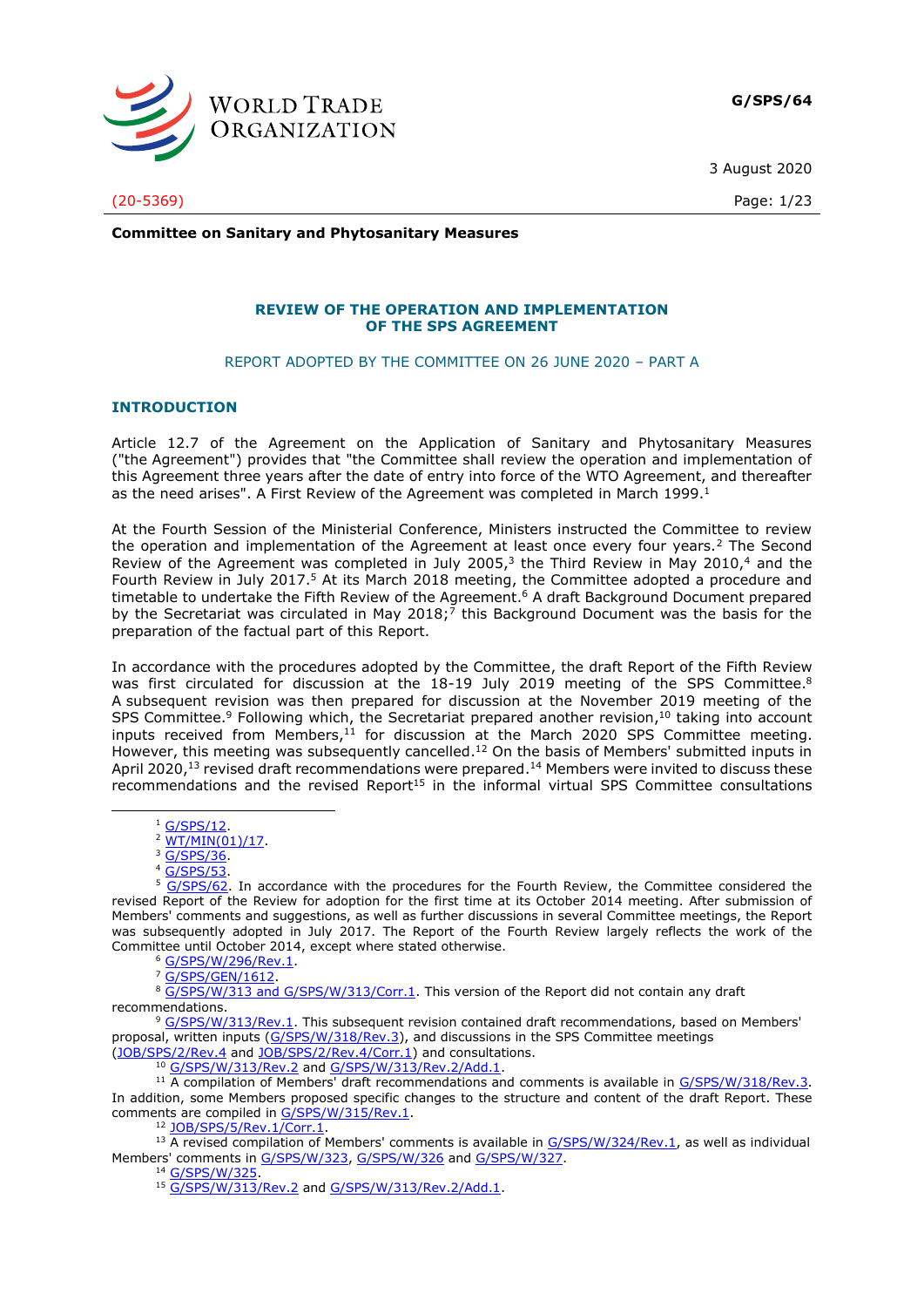which were held on 25 May. The Secretariat prepared a subsequent revision of the Report<sup>16</sup> for discussion in the June 2020 SPS Committee meeting, taking into consideration the comments from Members in the May 2020 virtual consultations, and Members' comments submitted by the deadline of 2 June 2020.<sup>17</sup>

At its June 2020 regular meeting, the Committee adopted, on an *ad referendum* basis, the Report of the Fifth Review of the Operation and Implementation of the SPS Agreement. No objections to the adoption of the Report, as agreed at the June 2020 meeting, were received by the deadline of 31 July 2020.

The Report of the Fifth Review is comprised of two sections: (i) **Part A**: Proposals submitted under the Fifth Review – which contains the list of the proposals submitted under the Fifth Review, as well as information on the discussions and thematic sessions that have taken place on the various topics. In addition, this section contains information on the areas identified for further work by the SPS Committee, including any recommendations; and (ii) **Part B**: Factual report. 18

<sup>16</sup> [G/SPS/W/313/Rev.3](https://docs.wto.org/dol2fe/Pages/FE_Search/FE_S_S006.aspx?MetaCollection=WTO&SymbolList=%22G%2fSPS%2fW%2f313%2fRev.3%22+OR+%22G%2fSPS%2fW%2f313%2fRev.3%2f*%22&Serial=&IssuingDateFrom=&IssuingDateTo=&CATTITLE=&ConcernedCountryList=&OtherCountryList=&SubjectList=&TypeList=&FullTextHash=371857150&ProductList=&BodyList=&OrganizationList=&ArticleList=&Contents=&CollectionList=&RestrictionTypeName=&PostingDateFrom=&PostingDateTo=&DerestrictionDateFrom=&DerestrictionDateTo=&ReferenceList=&Language=ENGLISH&SearchPage=FE_S_S001&ActiveTabIndex=0&HSClassificationList=&ServicesClassificationList=&EnvironmentClassificationList=&ICSClassificationList=&ICSClassificationDescList:EnvironmentClassificationDescList:ServicesClassificationDescList:HSClassificationDescList=&languageUIChanged=true) an[d G/SPS/W/313/Rev.3/Add.1.](https://docs.wto.org/dol2fe/Pages/FE_Search/FE_S_S006.aspx?MetaCollection=WTO&SymbolList=%22G%2fSPS%2fW%2f313%2fRev.3%22+OR+%22G%2fSPS%2fW%2f313%2fRev.3%2f*%22&Serial=&IssuingDateFrom=&IssuingDateTo=&CATTITLE=&ConcernedCountryList=&OtherCountryList=&SubjectList=&TypeList=&FullTextHash=371857150&ProductList=&BodyList=&OrganizationList=&ArticleList=&Contents=&CollectionList=&RestrictionTypeName=&PostingDateFrom=&PostingDateTo=&DerestrictionDateFrom=&DerestrictionDateTo=&ReferenceList=&Language=ENGLISH&SearchPage=FE_S_S001&ActiveTabIndex=0&HSClassificationList=&ServicesClassificationList=&EnvironmentClassificationList=&ICSClassificationList=&ICSClassificationDescList:EnvironmentClassificationDescList:ServicesClassificationDescList:HSClassificationDescList=&languageUIChanged=true)

<sup>&</sup>lt;sup>17</sup> A revised compilation of Members' comments is available in [G/SPS/W/324/Rev.1.](https://docs.wto.org/dol2fe/Pages/FE_Search/FE_S_S006.aspx?DataSource=Cat&query=@Symbol=%22G/SPS/W/324/Rev.1%22%20OR%20@Symbol=%22G/SPS/W/324/Rev.1/*%22&Language=English&Context=ScriptedSearches&languageUIChanged=true)

<sup>&</sup>lt;sup>18</sup> Part B is contained in an addendum to the Report of the Review[, G/SPS/64/Add.1.](https://docs.wto.org/dol2fe/Pages/FE_Search/FE_S_S006.aspx?DataSource=Cat&query=@Symbol=%22G/SPS/64/Add.1%22%20OR%20@Symbol=%22G/SPS/64/Add.1/*%22&Language=English&Context=ScriptedSearches&languageUIChanged=true)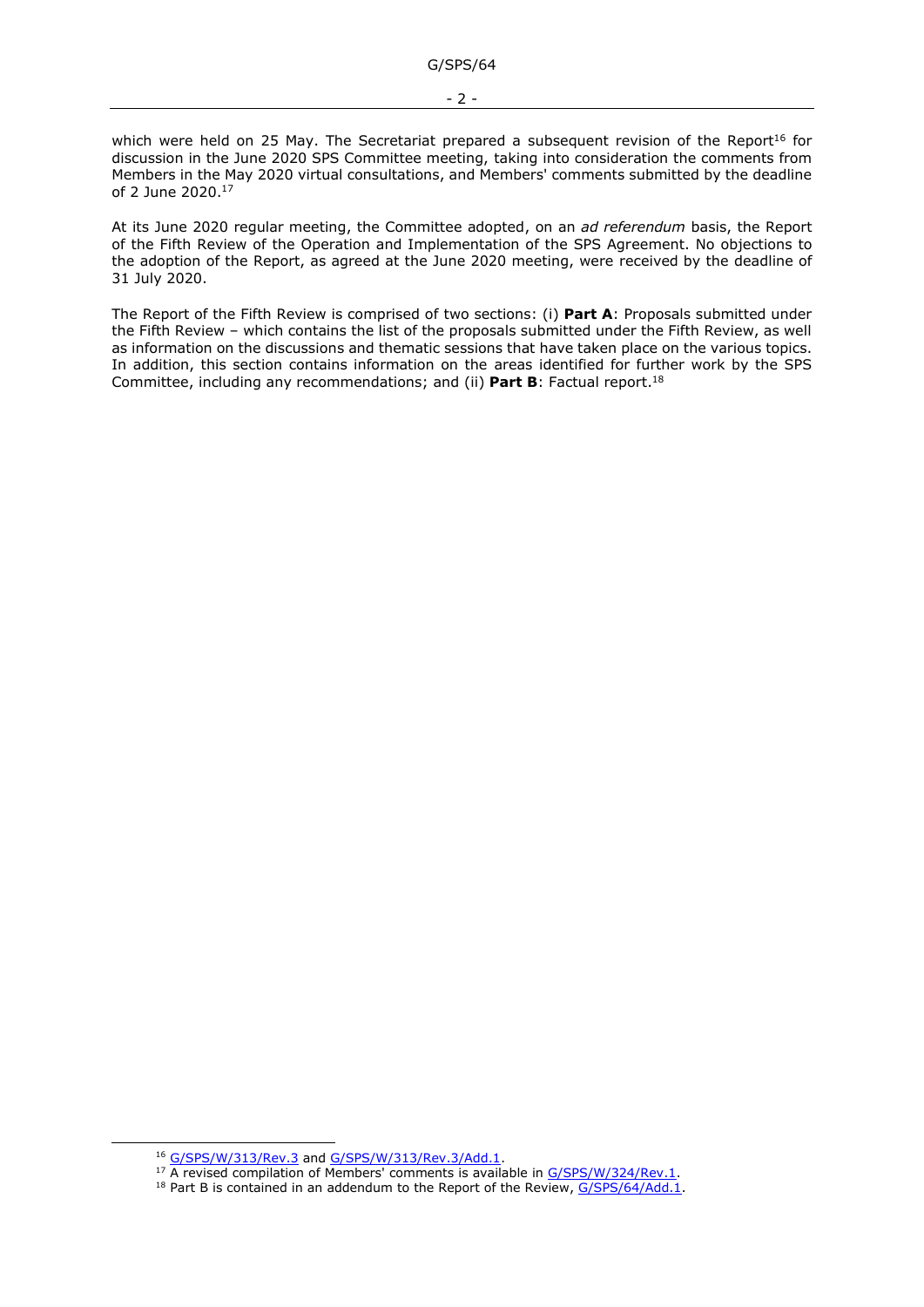# - 3 -

## **Table of contents**

|                                                                                           | Page                                                                       |  |  |  |
|-------------------------------------------------------------------------------------------|----------------------------------------------------------------------------|--|--|--|
|                                                                                           |                                                                            |  |  |  |
| 1.                                                                                        |                                                                            |  |  |  |
|                                                                                           | 2 APPROPRIATE LEVEL OF PROTECTION, RISK ASSESSMENT AND SCIENCE  4          |  |  |  |
|                                                                                           | 3 CONTROL, INSPECTION AND APPROVAL PROCEDURES (ANNEX C)  6                 |  |  |  |
| 4                                                                                         |                                                                            |  |  |  |
|                                                                                           |                                                                            |  |  |  |
| 6.                                                                                        |                                                                            |  |  |  |
| $\overline{ }$                                                                            |                                                                            |  |  |  |
| 8                                                                                         | MAXIMUM RESIDUE LIMITS (MRLS) FOR PLANT PROTECTION PRODUCTS  15            |  |  |  |
| 9                                                                                         |                                                                            |  |  |  |
|                                                                                           | 10 ROLE OF CODEX, OIE AND IPPC WITH RESPECT TO SPECIFIC TRADE CONCERNS  19 |  |  |  |
|                                                                                           |                                                                            |  |  |  |
| PART B - FACTUAL REPORT (Part B is contained in an addendum to this Report) <sup>19</sup> |                                                                            |  |  |  |
|                                                                                           |                                                                            |  |  |  |

<sup>&</sup>lt;sup>19</sup> [G/SPS/64/Add.1.](https://docs.wto.org/dol2fe/Pages/FE_Search/FE_S_S006.aspx?DataSource=Cat&query=@Symbol=%22G/SPS/64/Add.1%22%20OR%20@Symbol=%22G/SPS/64/Add.1/*%22&Language=English&Context=ScriptedSearches&languageUIChanged=true)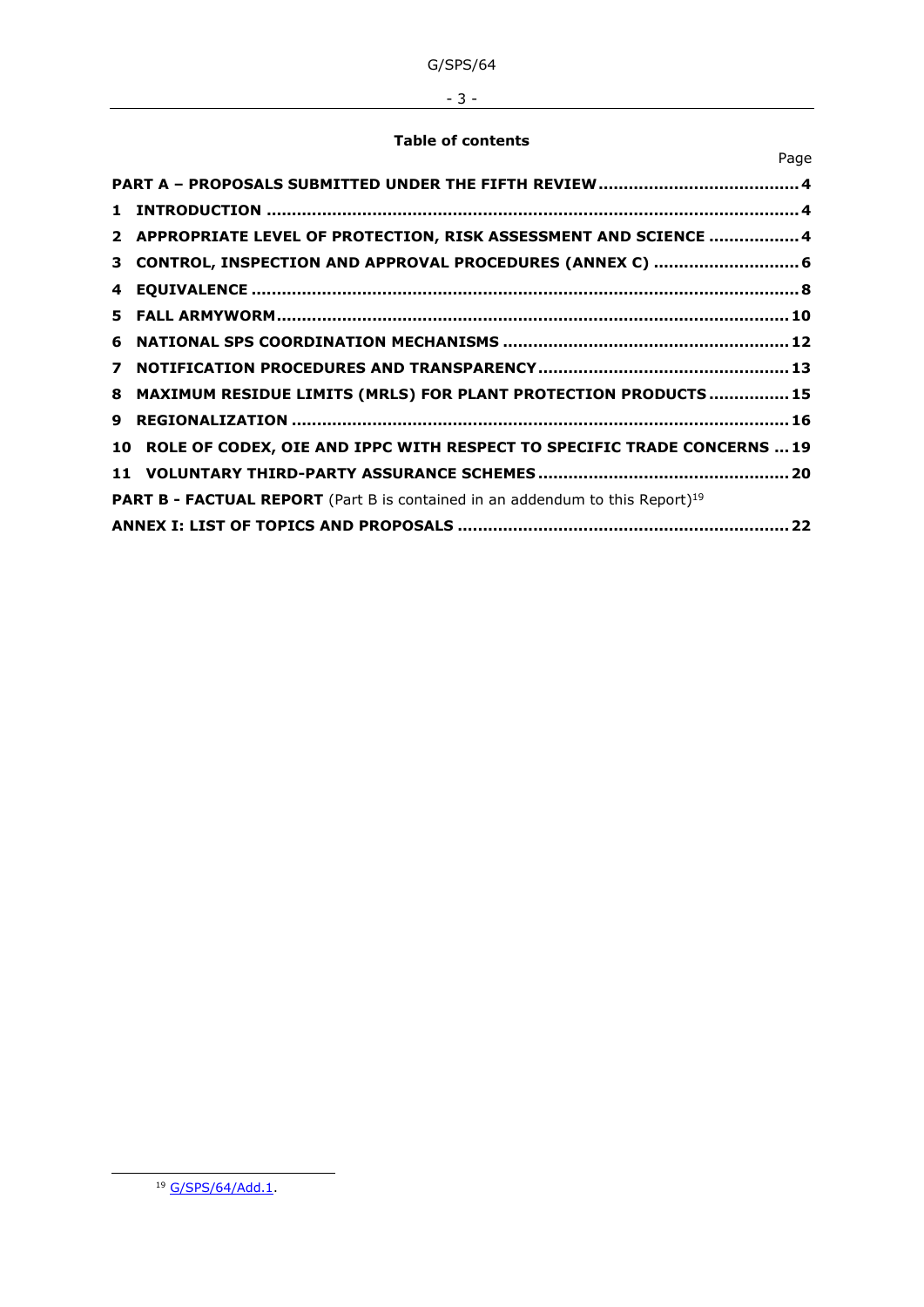# <span id="page-3-0"></span>**PART A – PROPOSALS SUBMITTED UNDER THE FIFTH REVIEW**

# <span id="page-3-1"></span>**1 INTRODUCTION**

1.1. In the Fifth Review, the Committee has considered proposals and suggestions submitted by Members on the following topics:

- Appropriate level of protection, risk assessment and science;
- Control, inspection and approval procedures (Annex C);
- Equivalence;
- Fall armyworm;
- National SPS coordination mechanisms;
- Notification procedures and transparency;
- MRLs for plant protection products;
- Regionalization;
- Role of Codex, OIE and IPPC with respect to specific trade concerns; and
- Voluntary third-party assurance schemes.

1.2. Part A of this document contains information on the discussions that have taken place in the SPS Committee and thematic sessions on the various topics identified above.<sup>20</sup> Annex I provides a list of the topics and proposals submitted under the Fifth Review.<sup>21</sup>

## <span id="page-3-2"></span>**2 APPROPRIATE LEVEL OF PROTECTION, RISK ASSESSMENT AND SCIENCE**

2.1. Brazil indicated interest in discussing the appropriate level of protection (ALOP), risk assessment, and the scientific basis of SPS measures required by the SPS Agreement in its preliminary submission.<sup>22</sup> While recognizing that the SPS Agreement provides a solid base for the treatment of regulatory issues in the area of trade in agricultural products, Brazil was of the view that it was necessary to reinforce its features to ensure the attainment of its objectives.

2.2. In relation to scientific justification (Article 2.2) and risk assessment, Brazil indicated that the Committee should reaffirm the scientific basis of SPS measures required by the SPS Agreement, thereby limiting the use of SPS measures in a manner that would constitute arbitrary or unjustifiable discrimination or a disguised restriction on trade. With respect to risk assessment and determination of the appropriate level of SPS protection (Article 5), Brazil indicated that Members could discuss guidelines to ensure that the factors to be taken into account in risk assessment, as provided for in Articles 5.2 and 5.3, were appraised in ways supported by scientific evidence and methods. Members could also discuss ways to avoid the misuse of Article 5.7.

2.3. Some Members indicated interest in a further elaboration of Brazil's proposal, while also flagging concerns. The United States expressed interest in the topic of risk analysis, including risk communication, noting that the Background Document for the Fifth Review<sup>23</sup> contained valuable information on relevant Committee discussions.

2.4. Subsequently Brazil introduced a more detailed proposal<sup>24</sup> on risk assessment and appropriate level of protection. Brazil suggested that Members be urged to recognize that risk assessment, as regulated under Article 5.1, was the main criteria and means by which scientific justification was attained for the adoption and implementation of SPS measures. It also suggested that Members specify in relevant notifications that the notified measures were taken under Article 5.7, stating their

<sup>&</sup>lt;sup>20</sup> The Chairperson's report of the informal meetings on the Fifth Review is contained in [JOB/SPS/2/Rev.4](https://docs.wto.org/dol2fe/Pages/FE_Search/FE_S_S006.aspx?DataSource=Cat&query=@Symbol=%22JOB/SPS/2/Rev.4%22%20OR%20@Symbol=%22JOB/SPS/2/Rev.4/*%22&Language=English&Context=ScriptedSearches&languageUIChanged=true) and [JOB/SPS/2/Rev.4/Corr.1.](https://docs.wto.org/dol2fe/Pages/FE_Search/FE_S_S006.aspx?DataSource=Cat&query=@Symbol=%22JOB/SPS/2/Rev.4/Corr.1%22%20OR%20@Symbol=%22JOB/SPS/2/Rev.4/Corr.1/*%22&Language=English&Context=ScriptedSearches&languageUIChanged=true)

 $^{21}$  A summary of all submitted proposals and papers is available in  $G/SPS/GEN/1625/Rev.6$ . In addition, comments that have been submitted on these proposals and papers are available in [G/SPS/GEN/1655](https://docs.wto.org/dol2fe/Pages/FE_Search/FE_S_S006.aspx?DataSource=Cat&query=@Symbol=%22G/SPS/GEN/1655%22%20OR%20@Symbol=%22G/SPS/GEN/1655/*%22&Language=English&Context=ScriptedSearches&languageUIChanged=true) and [G/SPS/GEN/1661.](https://docs.wto.org/dol2fe/Pages/FE_Search/FE_S_S006.aspx?DataSource=Cat&query=@Symbol=%22G/SPS/GEN/1661%22%20OR%20@Symbol=%22G/SPS/GEN/1661/*%22&Language=English&Context=ScriptedSearches&languageUIChanged=true)

<sup>&</sup>lt;sup>22</sup> G/SPS/W/301

<sup>&</sup>lt;sup>23</sup> [G/SPS/GEN/1612.](https://docs.wto.org/dol2fe/Pages/FE_Search/FE_S_S006.aspx?DataSource=Cat&query=@Symbol=%22G/SPS/GEN/1612%22%20OR%20@Symbol=%22G/SPS/GEN/1612/*%22&Language=English&Context=ScriptedSearches&languageUIChanged=true)

<sup>&</sup>lt;sup>24</sup> [G/SPS/W/308,](https://docs.wto.org/dol2fe/Pages/FE_Search/FE_S_S006.aspx?DataSource=Cat&query=@Symbol=%22G/SPS/W/308%22%20OR%20@Symbol=%22G/SPS/W/308/*%22&Language=English&Context=ScriptedSearches&languageUIChanged=true) which replaced the relevant sections in [G/SPS/W/301.](https://docs.wto.org/dol2fe/Pages/FE_Search/FE_S_S006.aspx?DataSource=Cat&query=@Symbol=%22G/SPS/W/301%22%20OR%20@Symbol=%22G/SPS/W/301/*%22&Language=English&Context=ScriptedSearches&languageUIChanged=true)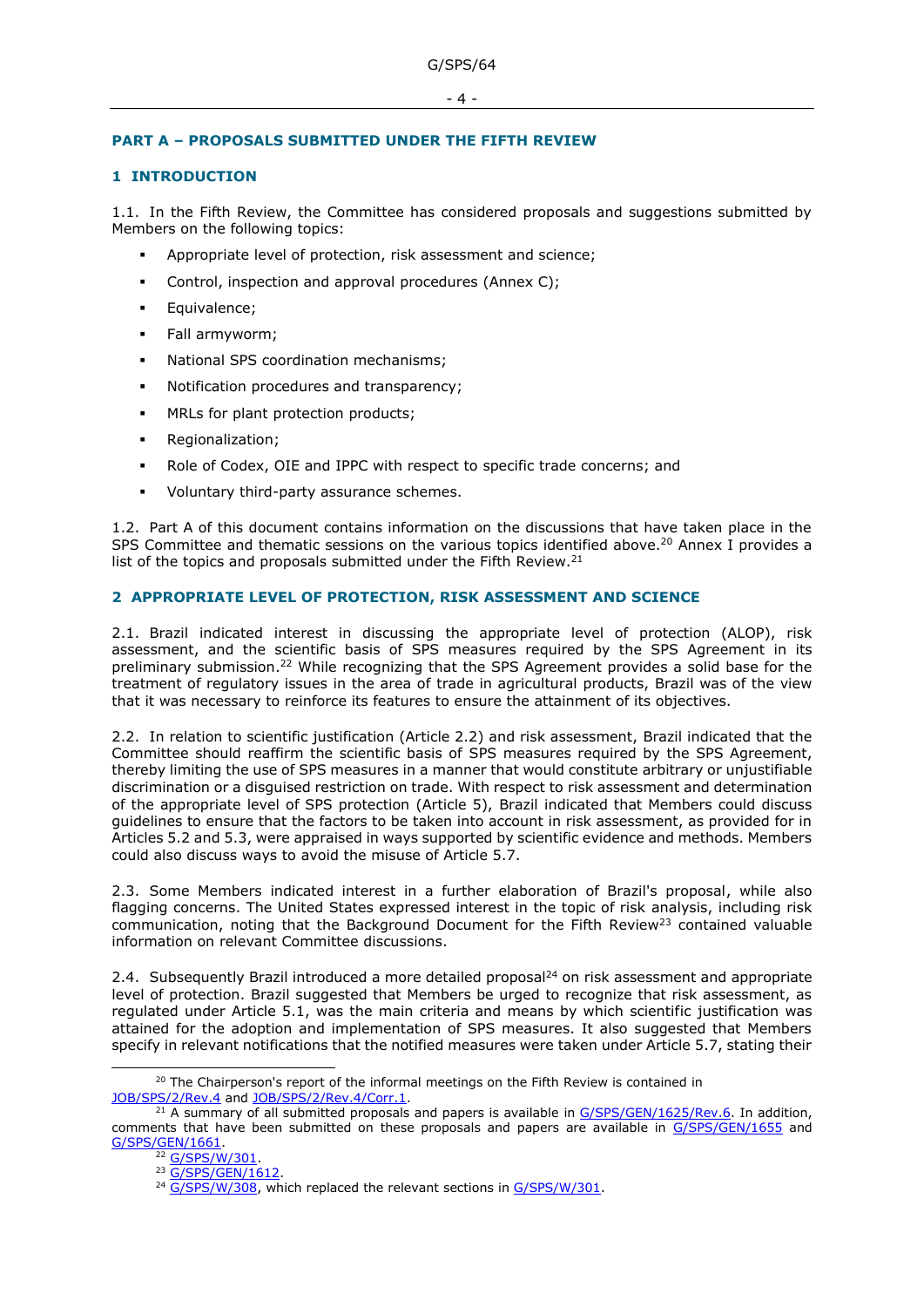views on the insufficiency of scientific evidence in relation to the issue that gave origin to the measure, and that the notifying Member had sought and would continuously seek additional information in order to review the measure within a reasonable period of time. The Committee should also ask Codex Alimentarius, as well as other relevant international organizations, to work on the procedural steps necessary for the adoption and application of provisional measures, given the impossibility of establishing a proper risk assessment. Brazil recognized that this was a sensitive issue and indicated openness to dialogue.

2.5. In Committee discussions, Brazil referred to the practical differences in the definition of risk assessment in the SPS Agreement, and that of the international standard-setting bodies (ISSBs, i.e. Codex, OIE and IPPC, also referred to as the "Three Sisters"), as well as in the principle of provisional measures embodied in Article 5.7.

2.6. One Member emphasized the importance of Article 5.1 in implementing the scientific justification principle of the SPS Agreement, and further indicated that it did not agree with the suggestions regarding notifications contained in paragraph 2.1(b) of Brazil's proposal, which in its view went beyond the obligations of the Agreement and created an additional burden.

2.7. Other Members noted the importance of the scientific justification principle and the challenging nature of discussing this topic, while indicating their willingness to have further discussions on certain elements of the proposal.

2.8. Brazil recognized that the recommendations in its proposal had not achieved consensus, and called on Members to engage in discussions on the principles, as well as to provide additional inputs.

2.9. One Member highlighted that the SPS Agreement allowed for some ambiguities in the application of Articles 5.1 and 5.7, since Members at the time of adoption of measures did not need to specify which provision they were invoking. Another Member highlighted the need to include the concept of consistency in the discussion, and in particular the Guidelines to Further the Practical Implementation of Article 5.5 [\(G/SPS/15\)](https://docs.wto.org/dol2fe/Pages/FE_Search/FE_S_S006.aspx?MetaCollection=WTO&SymbolList=%22G%2fSPS%2fW%2f15%22+OR+%22G%2fSPS%2fW%2f15%2f*%22&Serial=&IssuingDateFrom=&IssuingDateTo=&CATTITLE=&ConcernedCountryList=&OtherCountryList=&SubjectList=&TypeList=&FullTextHash=371857150&ProductList=&BodyList=&OrganizationList=&ArticleList=&Contents=&CollectionList=&RestrictionTypeName=&PostingDateFrom=&PostingDateTo=&DerestrictionDateFrom=&DerestrictionDateTo=&ReferenceList=&Language=ENGLISH&SearchPage=FE_S_S001&ActiveTabIndex=0&HSClassificationList=&ServicesClassificationList=&EnvironmentClassificationList=&ICSClassificationList=&ICSClassificationDescList:EnvironmentClassificationDescList:ServicesClassificationDescList:HSClassificationDescList=&languageUIChanged=true), which provided several examples of how to achieve consistency in ALOPs.

2.10. One Member also suggested inviting the ISSBs to provide information on their standards, guidelines and recommendations developed in relation to insufficient evidence. IPPC indicated its appreciation for the Committee's work on scientific evidence in emergency situations and underscored that risk assessment was a basic tool for standard-setting and implementation.

2.11. Brazil reiterated that its proposal was aligned with the SPS Agreement. Its purpose was not to place additional burdens on Members, but to provide a unified understanding of the SPS Agreement, highlighting that transparency should be key when implementing measures based on Article 5.7.

2.12. In discussing the draft recommendations contained in [G/SPS/W/313/Rev.1,](https://docs.wto.org/dol2fe/Pages/FE_Search/FE_S_S006.aspx?DataSource=Cat&query=@Symbol=%22G/SPS/W/313/Rev.1%22%20OR%20@Symbol=%22G/SPS/W/313/Rev.1/*%22&Language=English&Context=ScriptedSearches&languageUIChanged=true) one Member proposed rewording the draft recommendation to include the suggestion that the June 2020 Committee workshop focus on risk. Several Members supported this suggestion, with one Member further suggesting that the 2020 workshop could also address the issues raised in Brazil's proposal [\(G/SPS/W/308\)](https://docs.wto.org/dol2fe/Pages/FE_Search/FE_S_S006.aspx?DataSource=Cat&query=@Symbol=G/SPS/W/308*&Language=English&Context=ScriptedSearches&languageUIChanged=true), while recalling its previous written comments on the proposal.<sup>25</sup>

2.13. Brazil also drew attention to the recommendations contained in its proposal, indicating that it would reflect on possible new language to address the issues covered in its recommendations. One Member indicated interest in further discussing the issues addressed in Brazil's proposal, but could not endorse the recommendations as currently drafted. Another Member proposed working with Brazil to capture Brazil's concerns in the wording of the recommendations.

2.14. Canada subsequently submitted a written suggestion that the Committee should hold a workshop in June 2020 on risk assessment, risk management and risk communication. The Committee agreed to hold this workshop in June 2020. Due to the COVID-19 pandemic, the workshop was postponed until further notice.

<sup>25</sup> [G/SPS/GEN/1655.](https://docs.wto.org/dol2fe/Pages/FE_Search/FE_S_S006.aspx?DataSource=Cat&query=@Symbol=%22G/SPS/GEN/1655%22%20OR%20@Symbol=%22G/SPS/GEN/1655/*%22&Language=English&Context=ScriptedSearches&languageUIChanged=true)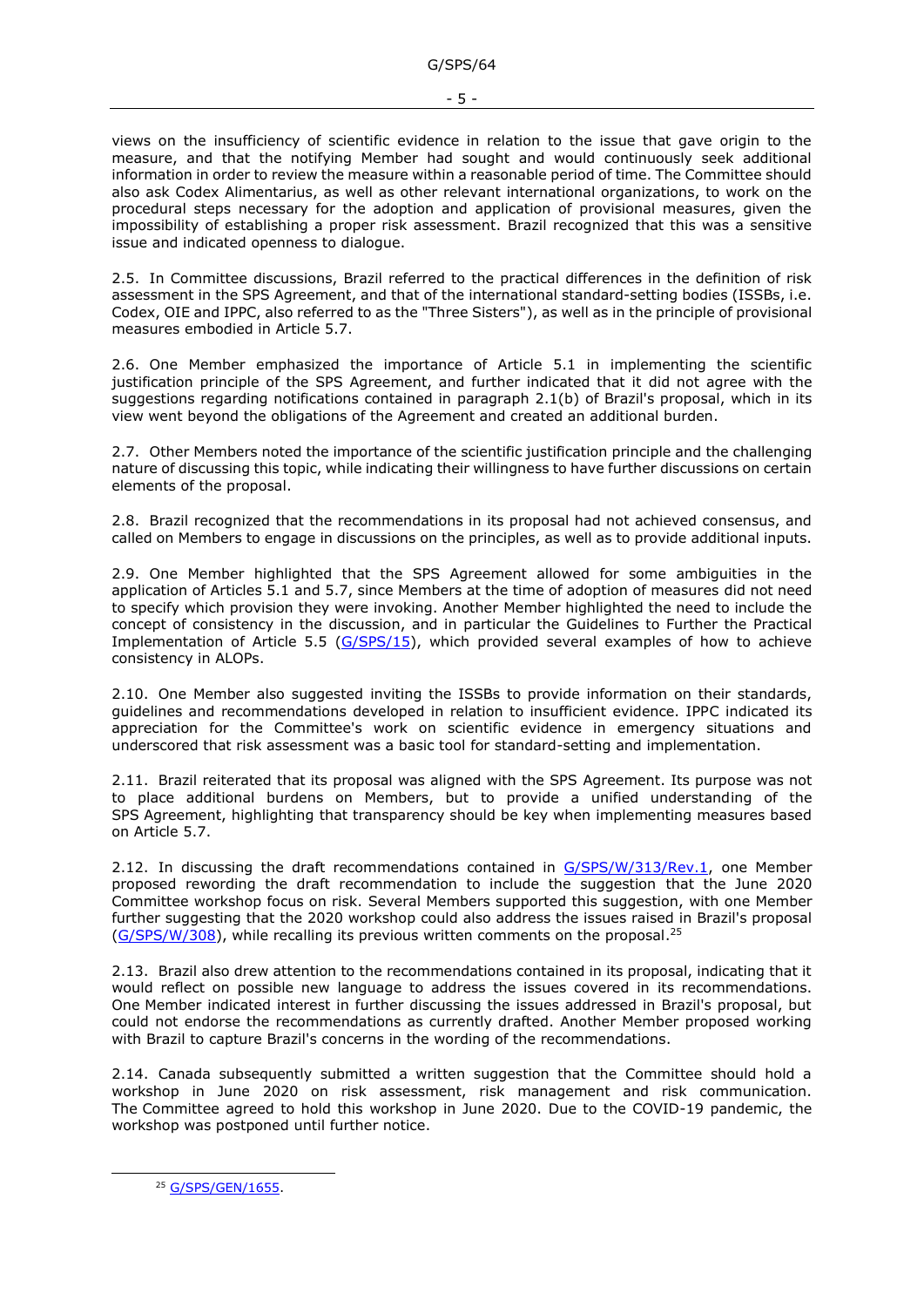### 2.15. *Recommendations:*

- Given the importance of ensuring that SPS measures are based on scientific principles, *the Committee encourages Members to review periodically the SPS measures implemented in their national and/or regional systems, and their risk assessment techniques, as new scientific evidence emerges and international standards, guidelines, and recommendations are developed and updated by Codex, OIE, or IPPC.*
- The Committee should continue to discuss the topic of risk, including management of *situations involving insufficient scientific information, and consider next steps for discussion.*
- *The Committee invites Members to share experiences and examples of national efforts to consider scientific uncertainty and/or insufficiency of scientific evidence in risk analysis and the development and implementation of SPS measures.*
- The Committee invites Codex, OIE and IPPC to share quidance documents, international *standards, guidelines and recommendations pertaining to the consideration of scientific uncertainty and/or insufficiency of scientific evidence in risk analysis.*
- *The Committee had agreed to hold a Workshop on Risk Assessment, Risk Management and Risk Communication in June 2020, which had to be postponed due to the COVID-19 pandemic. The Committee agrees to reschedule this Workshop as soon as the COVID-19 situation allows.*

## <span id="page-5-0"></span>**3 CONTROL, INSPECTION AND APPROVAL PROCEDURES (ANNEX C)**

3.1. The SPS Committee held a Workshop on Control, Inspection and Approval Procedures (Annex C) in July 2018.<sup>26</sup> The main objective of the workshop was to bring together officials responsible for the implementation of the SPS Agreement, as well as the relevant international standard-setting bodies and other international organizations, for discussion and experience-sharing on developments, challenges and practices in implementing Article 8 and Annex C of the SPS Agreement. Through presentations, practical case stories and discussions, the workshop aimed to expand Members' understanding of the relevant WTO Agreements and provisions; highlight the economic rationale for strengthening the implementation of Annex C to reduce trade transaction costs; and explain how the WTO Trade Facilitation Agreement (TFA) linked to and complemented the SPS Agreement.

3.2. The United States expressed interest in continuing to work on this topic. Canada proposed to hold a thematic session on approval procedures in November 2019, to provide Members with an opportunity to discuss issues concerning the implementation of Article 8 and Annex  $C^{27}$  Canada proposed that such a thematic session could also address areas such as undue delays and transparency procedures.

3.3. Members welcomed Canada's proposal, and several noted challenges faced in the trade of agricultural products due to approval procedures which did not follow the principles of the SPS Agreement. The Committee agreed to hold a thematic session on approval procedures in November 2019. Members were asked to submit inputs on the programme and speakers, following which the Secretariat would prepare a first draft of the programme for circulation and discussion in the July 2019 Committee meeting. The Committee subsequently discussed a draft version of the programme, submitted by Canada.<sup>28</sup>

3.4. Members indicated interest in the thematic session, with some expressing support for its format which would allow experience-sharing from an importing and exporting Members' perspective, as

<sup>&</sup>lt;sup>26</sup> A summary report of this workshop is available in document  $G/SPS/R/91$ . The programme is also available in document [G/SPS/GEN/1613/Rev.2.](https://docs.wto.org/dol2fe/Pages/FE_Search/FE_S_S006.aspx?DataSource=Cat&query=@Symbol=%22G/SPS/GEN/1613/Rev.2%22%20OR%20@Symbol=%22G/SPS/GEN/1613/Rev.2/*%22&Language=English&Context=ScriptedSearches&languageUIChanged=true) Presentations from the session are available at: [https://www.wto.org/english/tratop\\_e/sps\\_e/workshop910718\\_e.htm.](https://www.wto.org/english/tratop_e/sps_e/workshop910718_e.htm)

<sup>&</sup>lt;sup>27</sup> [G/SPS/W/310.](https://docs.wto.org/dol2fe/Pages/FE_Search/FE_S_S006.aspx?DataSource=Cat&query=@Symbol=%22G/SPS/W/310%22%20OR%20@Symbol=%22G/SPS/W/310/*%22&Language=English&Context=ScriptedSearches&languageUIChanged=true)

<sup>&</sup>lt;sup>28</sup> [G/SPS/GEN/1704.](https://docs.wto.org/dol2fe/Pages/FE_Search/FE_S_S006.aspx?DataSource=Cat&query=@Symbol=%22G/SPS/GEN/1704%22%20OR%20@Symbol=%22G/SPS/GEN/1704/*%22&Language=English&Context=ScriptedSearches&languageUIChanged=true)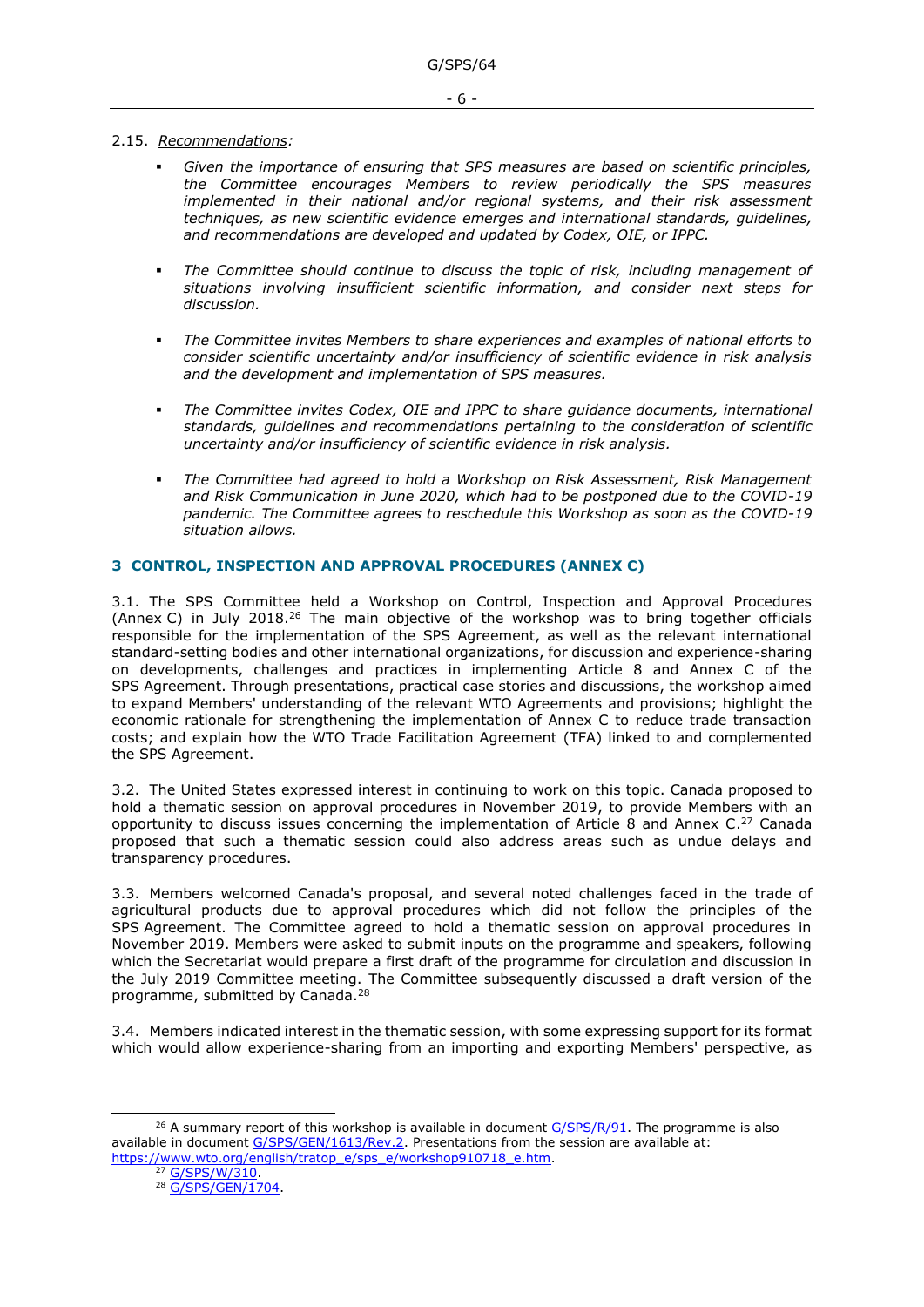well as ISSBs. In addition, some Members suggested having a separate section in the thematic session to deal specifically with undue delays.

3.5. One Member further proposed that the Committee could consider developing guidelines for approval procedures, as this was one of the few provisions of the SPS Agreement which lacked guidance.

3.6. The OIE indicated its willingness to participate in the thematic session, but requested Canada to provide clarification on the link between OIE work and approval procedures, noting that preapproval procedures were clear in the context of Codex work, but not so for the OIE. Canada indicated that it would first consult internally and then follow-up bilaterally with OIE to provide the requested clarification.

3.7. Further to the discussions, the Committee held a Thematic Session on Approval Procedures on 5 November 2019.<sup>29</sup> Building upon the July 2018 Workshop on Control, Inspection and Approval Procedures, the purpose of the thematic session was to explore concepts within Article 8 and Annex C of the SPS Agreement, as they relate to approval procedures, including undue delays, transparency and information requirements. The session focused on a broad array of themes, including pre-market approvals, approval of biotech products, domestic regulations and work of international standardsetting bodies. Various perspectives from Members, international standard-setting bodies and the private sector were presented and possible opportunities for cooperation among these players were explored. One Member indicated appreciation for the webcasting of the thematic session.

3.8. In discussing the draft recommendations contained in [G/SPS/W/313/Rev.1,](https://docs.wto.org/dol2fe/Pages/FE_Search/FE_S_S006.aspx?DataSource=Cat&query=@Symbol=%22G/SPS/W/313/Rev.1%22%20OR%20@Symbol=%22G/SPS/W/313/Rev.1/*%22&Language=English&Context=ScriptedSearches&languageUIChanged=true) some Members indicated that they were reflecting on possible further recommendations based on the discussions at the thematic session.

3.9. Canada subsequently submitted a proposal for the Committee to continue its work on approval procedures through the establishment of an electronic working group open to the participation of all Members and Observers.<sup>30</sup> The submission indicates that the electronic working group would continue to examine the topic of approval procedures, including pre-market product approvals, and further consider the Committee's role. In particular, the electronic working group would: (1) explore the key challenges of approval procedures that impact international trade and consider challenges that the Committee should seek to address; (2) examine the principles of approval procedures that facilitate international trade while meeting the importing Member's appropriate level of sanitary or phytosanitary protection and consider the Committee's role in highlighting these principles; (3) consider the available tools and best practices to enhance the implementation of the obligations of the SPS Agreement as they apply to approval procedures; and (4) give consideration to possible future work of the Committee on approval procedures.

3.10. The submission further indicates that the electronic working group would report on its work during the SPS Committee meetings to keep the Committee informed of its deliberations. While working primarily electronically, the working group may meet, as appropriate, as a physical working group on the margins of the SPS Committee meetings, such as at the informal SPS Committee meeting. The submission proposes that the electronic working group on approval procedures should commence its work following the March 2020 SPS Committee meeting.

3.11. Canada subsequently submitted another proposal to initiate the way forward for the work of the working group on approval procedures, by way of a proposed process which outlines: the title of the working group; its functions and reporting approach to the Committee; participation and stewards; description of work; language of the working group; and proposed timelines and next steps.<sup>31</sup>

<sup>&</sup>lt;sup>29</sup> The programme is available in document  $G/SPS/GEN/1704/Rev.1$ . Presentations from the session are available at: https://www.wto.org/english/tratop\_e/sps\_e[/workshop05112019\\_](https://www.wto.org/english/tratop_e/sps_e/workshop05112019_e.htm)e.htm.

<sup>30</sup> [G/SPS/W/321.](https://docs.wto.org/dol2fe/Pages/FE_Search/FE_S_S006.aspx?DataSource=Cat&query=@Symbol=%22G/SPS/W/321%22%20OR%20@Symbol=%22G/SPS/W/321/*%22&Language=English&Context=ScriptedSearches&languageUIChanged=true)

<sup>31</sup> [G/SPS/W/328.](https://docs.wto.org/dol2fe/Pages/FE_Search/FE_S_S006.aspx?DataSource=Cat&query=@Symbol=%22G/SPS/W/328%22%20OR%20@Symbol=%22G/SPS/W/328/*%22&Language=English&Context=ScriptedSearches&languageUIChanged=true)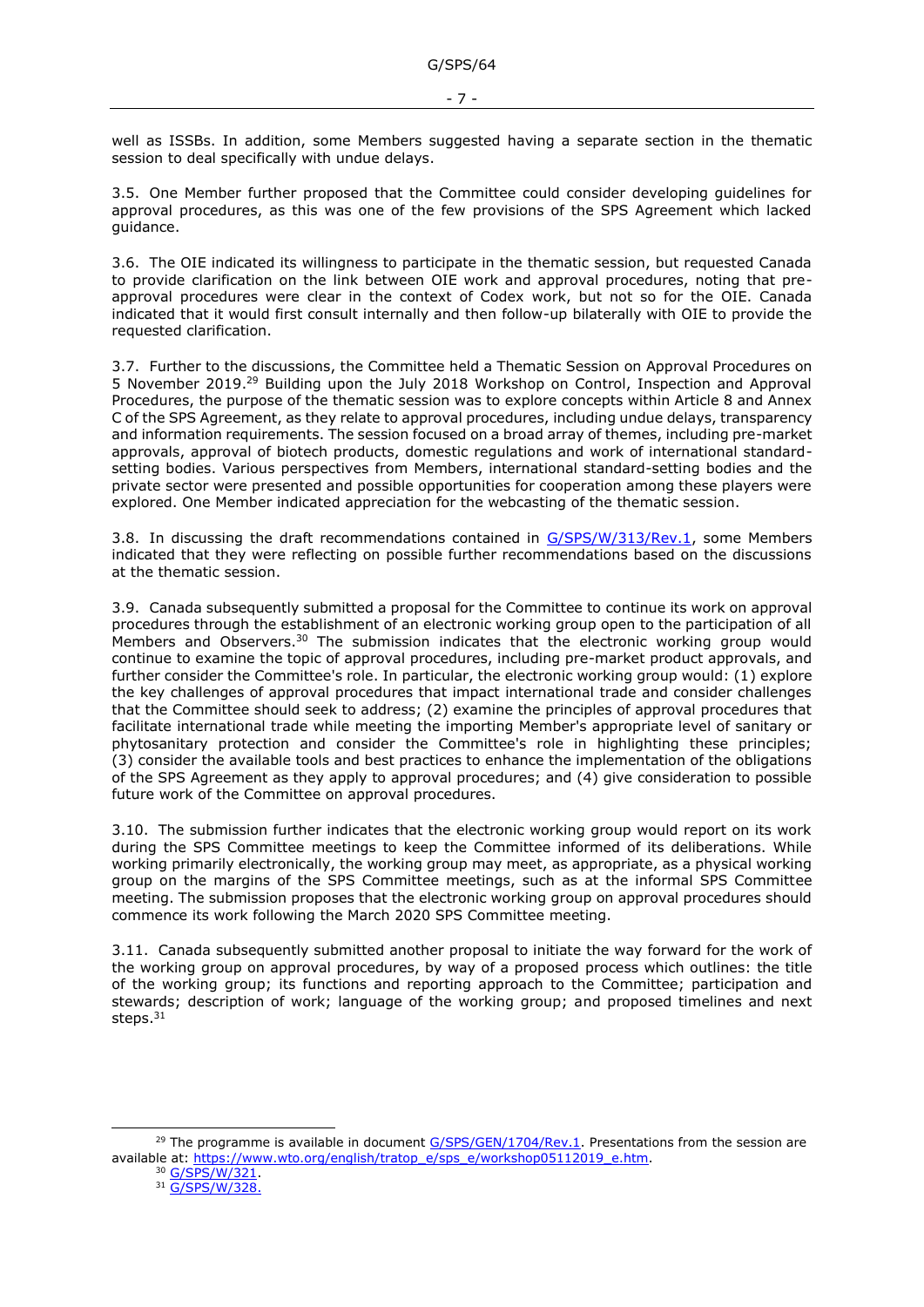### 3.12. *Recommendations:*

- The Committee should continue discussions and information exchange on the topic of *control, inspection and approval procedures. To that end, the Committee should establish a formal SPS Committee agenda item on Annex C under the Operation and Implementation of the SPS Agreement agenda item to enable Members to share information on this topic.*
- *Following the fruitful exchange of experiences and ideas at the November 2019 SPS Committee Thematic Session on Approval Procedures, the Committee should create a working group open to the participation of all Members and Observers to continue to examine the topic of approval procedures. The working group could explore the:*
	- *i.* Key challenges of approval procedures that impact international trade that *Members should seek to address;*
	- *ii. Principles of approval procedures that facilitate international trade while meeting the importing Member's appropriate level of sanitary or phytosanitary protection;*
	- *iii. Available tools and best practices to enhance the implementation of the obligations of the SPS Agreement as they apply to approval procedures; and*
	- *iv. Possible future work of the Committee on this topic.*

## <span id="page-7-0"></span>**4 EQUIVALENCE**

4.1. Australia proposed that the Committee expand on its existing guidance on recognition of equivalence in relation to systems approaches for achieving the importing Members' appropriate level of protection.<sup>32</sup> In particular, the proposal suggested that the Committee explore the impediments to the application of the concept and practices of equivalence to manage SPS risks in trade. The Committee could build on its *Decision on the Implementation of Article 4 of the Agreement on the Application of Sanitary and Phytosanitary Measures<sup>33</sup> ,* specifically in relation to the determination of equivalence of a systems approach, and draw on existing and ongoing work of the ISSBs.

4.2. Brazil proposed that Members recognize the importance of the Committee Decision on Equivalence, commit to follow its provisions, and reinforce their commitment to enter into consultations when requested, following Article 4.2 and the procedures described in the Decision itself.<sup>34</sup> Canada proposed holding a workshop or a thematic session on equivalence,<sup>35</sup> and suggested including topics such as systems approaches.<sup>36</sup> Several Members supported Canada's proposal to hold a thematic session or workshop on equivalence and further suggested that such an event could also address the topics raised by Australia and Brazil, as well as help to identify priorities and needs. Many Members were in favour of sharing best practices and experiences in implementing Article 4 before developing additional guidance.

4.3. The Committee decided to hold a two-part thematic session on equivalence, including a first part to introduce the concept of equivalence and the international guidance available from the WTO and ISSBs; and a second part to share the experiences of Members with the recognition of equivalence.

4.4. The first part of the thematic session on equivalence was held in October 2018,<sup>37</sup> where the Secretariat provided an overview of the provisions of the SPS Agreement on equivalence (Article 4) and the relevant guidelines, as well as relevant dispute settlement reports. The thematic session also included a presentation from the Secretariat on equivalence from a TBT perspective. The

<sup>32</sup> [G/SPS/W/299.](https://docs.wto.org/dol2fe/Pages/FE_Search/FE_S_S006.aspx?DataSource=Cat&query=@Symbol=%22G/SPS/W/299%22%20OR%20@Symbol=%22G/SPS/W/299/*%22&Language=English&Context=ScriptedSearches&languageUIChanged=true)

<sup>33</sup> [G/SPS/19/Rev.2.](https://docs.wto.org/dol2fe/Pages/FE_Search/FE_S_S006.aspx?DataSource=Cat&query=@Symbol=%22G/SPS/19/Rev.2%22%20OR%20@Symbol=%22G/SPS/19/Rev.2/*%22&Language=English&Context=ScriptedSearches&languageUIChanged=true)

<sup>34</sup> [G/SPS/W/301.](https://docs.wto.org/dol2fe/Pages/FE_Search/FE_S_S006.aspx?DataSource=Cat&query=@Symbol=%22G/SPS/W/301%22%20OR%20@Symbol=%22G/SPS/W/301/*%22&Language=English&Context=ScriptedSearches&languageUIChanged=true)

<sup>35</sup> [G/SPS/W/302.](https://docs.wto.org/dol2fe/Pages/FE_Search/FE_S_S006.aspx?DataSource=Cat&query=@Symbol=%22G/SPS/W/302%22%20OR%20@Symbol=%22G/SPS/W/302/*%22&Language=English&Context=ScriptedSearches&languageUIChanged=true)

<sup>36</sup> [G/SPS/W/302/Rev.1.](https://docs.wto.org/dol2fe/Pages/FE_Search/FE_S_S006.aspx?DataSource=Cat&query=@Symbol=%22G/SPS/W/302/Rev.1%22%20OR%20@Symbol=%22G/SPS/W/302/Rev.1/*%22&Language=English&Context=ScriptedSearches&languageUIChanged=true)

<sup>&</sup>lt;sup>37</sup> The programme is available in document [G/SPS/GEN/1640/Rev.1.](https://docs.wto.org/dol2fe/Pages/FE_Search/FE_S_S006.aspx?DataSource=Cat&query=@Symbol=%22G/SPS/GEN/1640/Rev.1%22%20OR%20@Symbol=%22G/SPS/GEN/1640/Rev.1/*%22&Language=English&Context=ScriptedSearches&languageUIChanged=true) Presentations from the session are available at: [https://www.wto.org/english/tratop\\_e/sps\\_e/workshop301018\\_e.htm.](https://www.wto.org/english/tratop_e/sps_e/workshop301018_e.htm)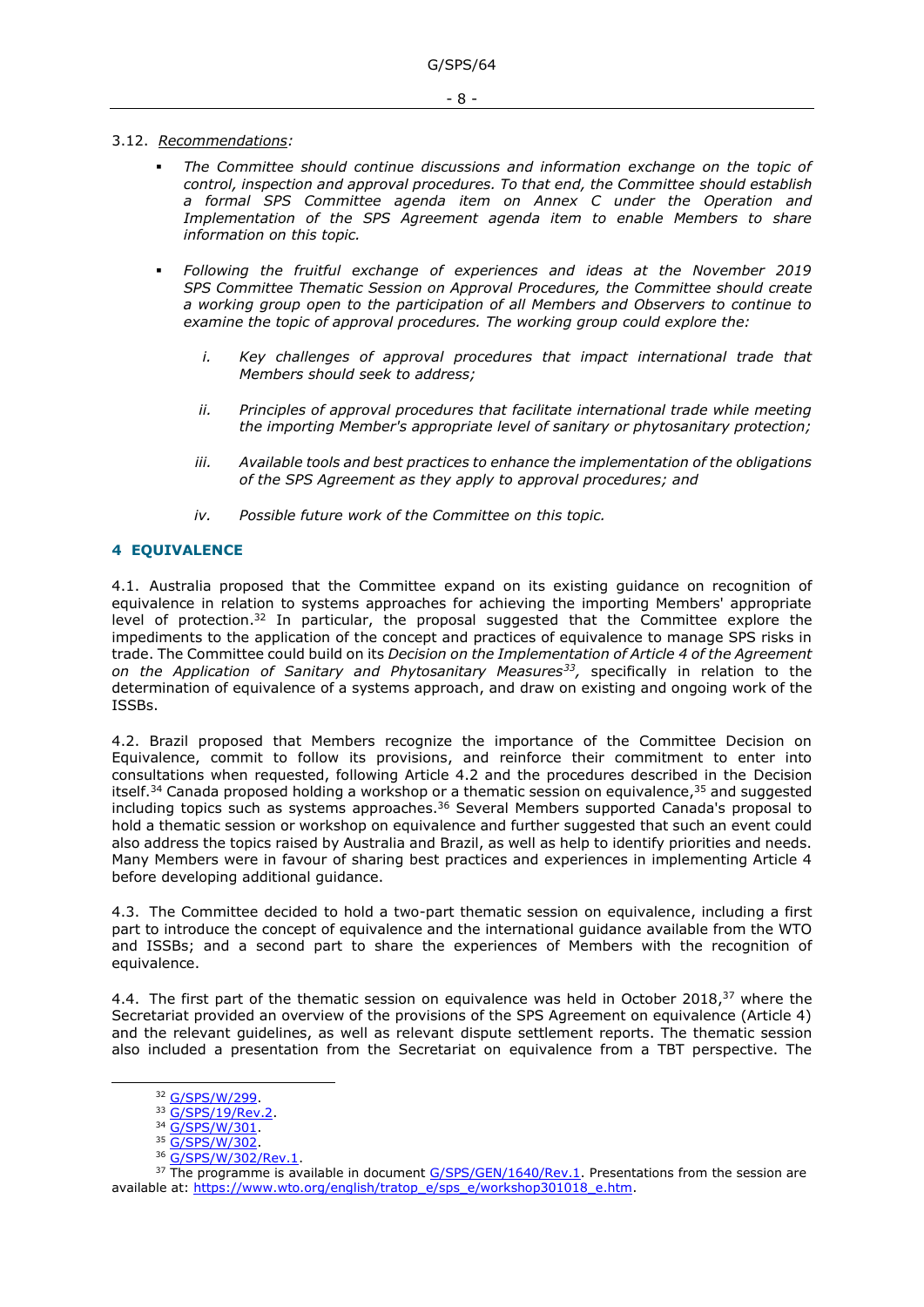ensuing discussions covered SPS topics related to the time-frame for expedited responses, the use of Committee guidelines in disputes, responding to equivalence requests, criteria for determining the appropriate level of protection, and the lack of equivalence notifications, among others. In addition, the discussions focused on the differences in the coverage of equivalence in the SPS and TBT Agreements, and the lessons to be learned from discussions in the SPS and TBT Committees.

4.5. Representatives of Codex, IPPC and OIE explained their views of how the concept of equivalence was applied in their organizations' respective areas and identified what the representatives considered to be the relevant international standards and guidelines. In addition, the OIE provided information on the level of implementation of equivalence and equivalence arrangements by its members, including the challenges faced in making an equivalence determination, as reported in a recent survey. The discussions covered the ISSB representatives' views on: the need to ensure the consistency of the work being undertaken by the ISSBs with the WTO Agreements; the challenges of having a common definition of equivalence; the lack of consistency in wording across organizations; the situations in which a systems approach should be used; and the link between recognition of disease-free areas and equivalence determinations. The Secretariat provided background information on the genesis of the equivalence Decision and underscored the collaboration between the SPS Committee and the ISSBs at the time.

4.6. Building on Part 1 of the Thematic Session on Equivalence, the proponents noted several areas for further discussion. These included the notification of equivalence and use of the formal equivalence agenda item; exploring certain concepts in more detail; improving the predictability of equivalence; and discussing the Committee Decision. One Member observed that the first part of the thematic session had served to untangle some of the issues identified in its written comments.<sup>38</sup>

4.7. The second part of the Thematic Session was held in March 2019.<sup>39</sup> Members shared their experience in applying equivalence at different levels to individual measures, groups of measures, or entire control systems for particular commodities. In addition, other approaches to equivalence were presented from an academic and regional perspective. In the discussions, Members agreed that equivalence was an important trade-facilitating tool.

4.8. Some speakers highlighted that the principle of equivalence implied reaching a similar or comparable end-result, without requiring sameness of methods or procedures. In this context, the role of the 'appropriate level of protection' was highlighted several times as the relevant benchmark or comparator against which the health outcome of alternative processes or methods should be assessed. The proponents indicated their intention to reflect on the discussions at the thematic sessions and consider possible next steps.

4.9. Australia further acknowledged the wealth of information shared in the thematic sessions, which had also highlighted differences in the experiences. Australia noted that there might still be a need to review the existing guidance, especially in relation to systems approaches, but also recognized that Members did not have an appetite to do so.

4.10. Australia also drew attention to the references to equivalence notifications in the 2019 Workshop on Transparency and Coordination,<sup>40</sup> and suggested a recommendation to encourage Members to notify equivalence agreements. Australia further highlighted the usefulness of keeping up to date with ongoing Codex work on equivalence.

4.11. Brazil reaffirmed the importance of the Committee's work on equivalence and indicated its concerns with the slow progress made in the harmonization of approaches, while further noting that Members' effective implementation of the guidelines could be enhanced. Brazil underscored Members' obligations under Article 4.2 related to holding consultations on equivalence agreements, when requested. Another Member highlighted the low level of implementation of the equivalence principle and lack of related information, and indicated interest in Australia's paper on the systems approach, while noting Codex guidelines in the food safety area.

<sup>38</sup> [G/SPS/GEN/1655.](https://docs.wto.org/dol2fe/Pages/FE_Search/FE_S_S006.aspx?DataSource=Cat&query=@Symbol=%22G/SPS/GEN/1655%22%20OR%20@Symbol=%22G/SPS/GEN/1655/*%22&Language=English&Context=ScriptedSearches&languageUIChanged=true)

<sup>&</sup>lt;sup>39</sup> The programme is available in document [G/SPS/GEN/1675/Rev.1.](https://docs.wto.org/dol2fe/Pages/FE_Search/FE_S_S006.aspx?DataSource=Cat&query=@Symbol=%22G/SPS/GEN/1675/Rev.1%22%20OR%20@Symbol=%22G/SPS/GEN/1675/Rev.1/*%22&Language=English&Context=ScriptedSearches&languageUIChanged=true) Presentations from the session are available at: [https://www.wto.org/english/tratop\\_e/sps\\_e/workshop18032019\\_e.htm.](https://www.wto.org/english/tratop_e/sps_e/workshop18032019_e.htm)

 $40$  A summary report of this workshop is available in  $G/SPS/R/96$ . The programme is available in document [G/SPS/GEN/1694/Rev.2.](https://docs.wto.org/dol2fe/Pages/FE_Search/FE_S_S006.aspx?DataSource=Cat&query=@Symbol=%22G/SPS/GEN/1694/Rev.2%22%20OR%20@Symbol=%22G/SPS/GEN/1694/Rev.2/*%22&Language=English&Context=ScriptedSearches&languageUIChanged=true) Presentations from the session are available at: [https://www.wto.org/english/tratop\\_e/sps\\_e/workshop15072019\\_e.htm.](https://www.wto.org/english/tratop_e/sps_e/workshop15072019_e.htm)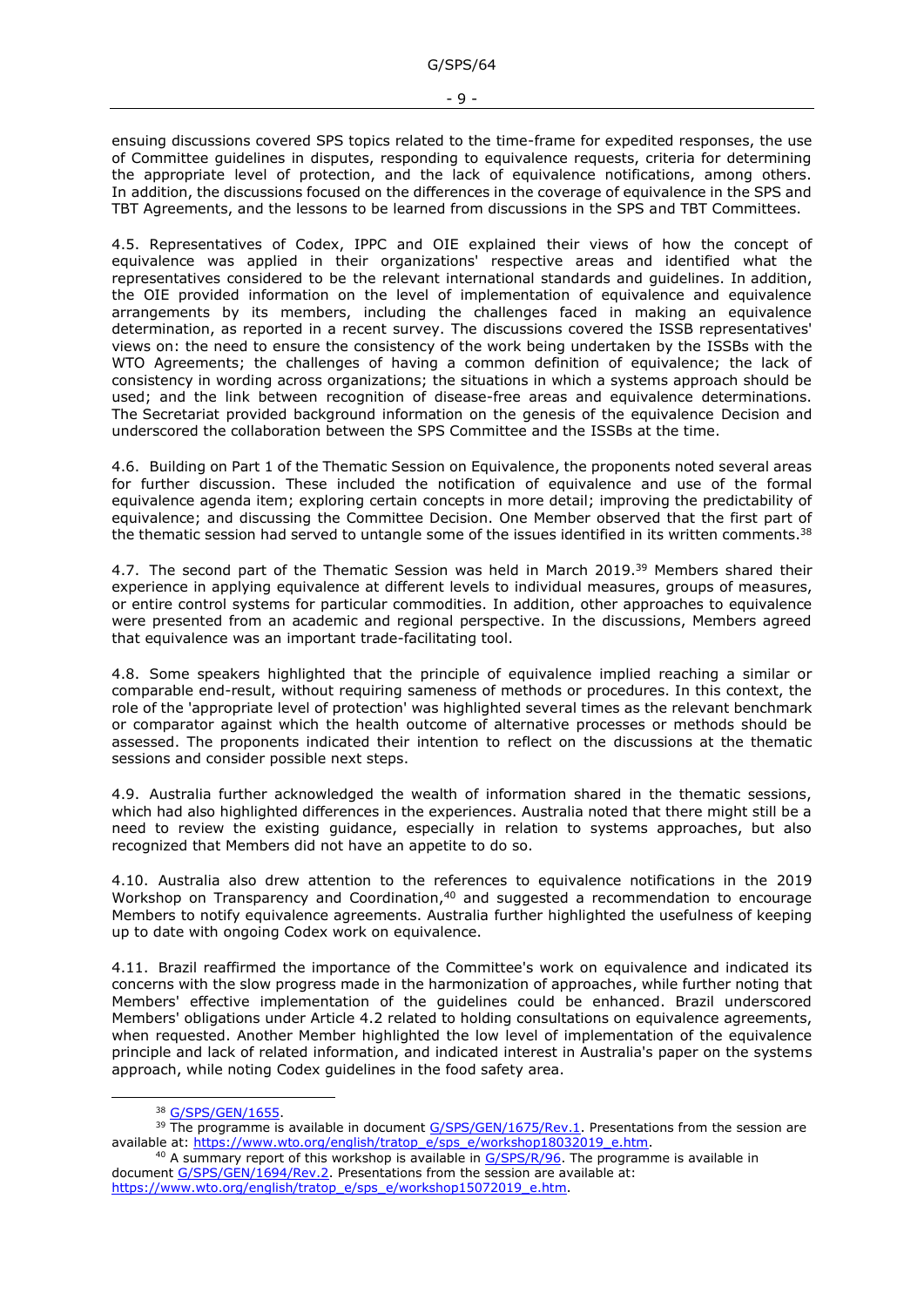#### *Recommendations:*

- Members are encouraged to notify any agreement reached on the recognition of *equivalence.*
- The Committee should continue discussions and information exchange on the topic of *equivalence, including systems approaches, through the existing agenda item and*  in-depth discussion during future thematic sessions, informal meetings, and working *groups as appropriate.*
- *SPS Committee representatives are encouraged to coordinate with their government's Codex, OIE, and IPPC representatives and experts to highlight the importance of understanding trade impacts during discussions in Codex, OIE and IPPC that bear on the issue of equivalence.*

## <span id="page-9-0"></span>**5 FALL ARMYWORM**

5.1. Brazil, Kenya, Madagascar, Paraguay, the United States and Uruguay proposed using fall armyworm as a case study to discuss the application of the principles in the SPS Agreement to enable greater access to tools and technologies in integrated pest management strategies.<sup>41</sup> The proposal recommended forming a working group to undertake several activities.

5.2. Several Members supported the proposal, including the formation of a working group to share experiences and help to identify the ways in which application of the principles of the SPS Agreement could support greater access and to collect information on collaborations among Members that could also support improved access to tools and technologies. One Member indicated that it was still studying the proposal and that it reserved its position. Another Member raised questions about the link to intellectual property issues made in the proposal, and the link to the TRIPS Agreement, also noting that biotechnology was a sensitive subject, and that the development of prescriptive guidelines in this area could interfere with Members' policy space. Kenya intervened to say that these concerns would be taken into account by the proponents.

5.3. The Committee decided to hold a thematic session on fall armyworm in March 2019, and Brazil, Kenya, Madagascar, Paraguay, the United States and Uruguay circulated a proposed agenda for this session.<sup>42</sup> The Thematic Session on Fall Armyworm was held on 19 March 2019<sup>43</sup>, to discuss the role of the WTO SPS Agreement in enabling access to tools and technologies and facilitating international trade, using fall armyworm as a case study. The session provided information on the nature and the impact of the spread of fall armyworm across the globe, the challenges for smallholders, and the tools and technologies available. The session also relayed information on the critical need to improve host plant resistance. Global, regional and domestic approaches to enable regulatory frameworks to facilitate access to safe and effective tools and technologies were presented. Members shared their experiences in dealing with fall armyworm, highlighting their successes and challenges.<sup>44</sup>

5.4. Paraguay and Uruguay subsequently noted that research had allowed the development of technology kits, which could be effective in other regions such as Africa. They suggested that the Committee should focus on how to move forward to assist countries in need of these technology kits, and how the Committee could effectively support this approach, in light of the principles of the SPS Agreement in formulating and implementing SPS measures. They also underscored the importance of collaborating on regulatory approaches.

5.5. The first open-ended working group meeting on fall armyworm was held in March 2019, where Members were invited to share their views on potential next steps. Members reflected on the experiences shared in the thematic session. The co-sponsors indicated their intention to have an

<sup>41</sup> [G/SPS/W/305](https://docs.wto.org/dol2fe/Pages/FE_Search/FE_S_S006.aspx?DataSource=Cat&query=@Symbol=%22G/SPS/W/305%22%20OR%20@Symbol=%22G/SPS/W/305/*%22&Language=English&Context=ScriptedSearches&languageUIChanged=true).

<sup>42</sup> [G/SPS/W/309](https://docs.wto.org/dol2fe/Pages/FE_Search/FE_S_S006.aspx?DataSource=Cat&query=@Symbol=%22G/SPS/W/309%22%20OR%20@Symbol=%22G/SPS/W/309/*%22&Language=English&Context=ScriptedSearches&languageUIChanged=true) and [G/SPS/W/309/Corr.1.](https://docs.wto.org/dol2fe/Pages/FE_Search/FE_S_S006.aspx?DataSource=Cat&query=@Symbol=%22G/SPS/W/309/Corr.1%22%20OR%20@Symbol=%22G/SPS/W/309/Corr.1/*%22&Language=English&Context=ScriptedSearches&languageUIChanged=true)

<sup>&</sup>lt;sup>43</sup> The programme for this thematic session is contained in [G/SPS/GEN/1676/Rev.1.](https://docs.wto.org/dol2fe/Pages/FE_Search/FE_S_S006.aspx?DataSource=Cat&query=@Symbol=%22G/SPS/GEN/1676/Rev.1%22%20OR%20@Symbol=%22G/SPS/GEN/1676/Rev.1/*%22&Language=English&Context=ScriptedSearches&languageUIChanged=true) Presentations from the session are also available at: [https://www.wto.org/english/tratop\\_e/sps\\_e/workshop19032019\\_e.htm.](https://www.wto.org/english/tratop_e/sps_e/workshop19032019_e.htm)

<sup>44</sup> See the summary report of the March 2019 SPS Committee meeting for an overview of the thematic session [\(G/SPS/R/94\)](https://docs.wto.org/dol2fe/Pages/FE_Search/FE_S_S006.aspx?DataSource=Cat&query=@Symbol=G/SPS/R/94*&Language=English&Context=ScriptedSearches&languageUIChanged=true).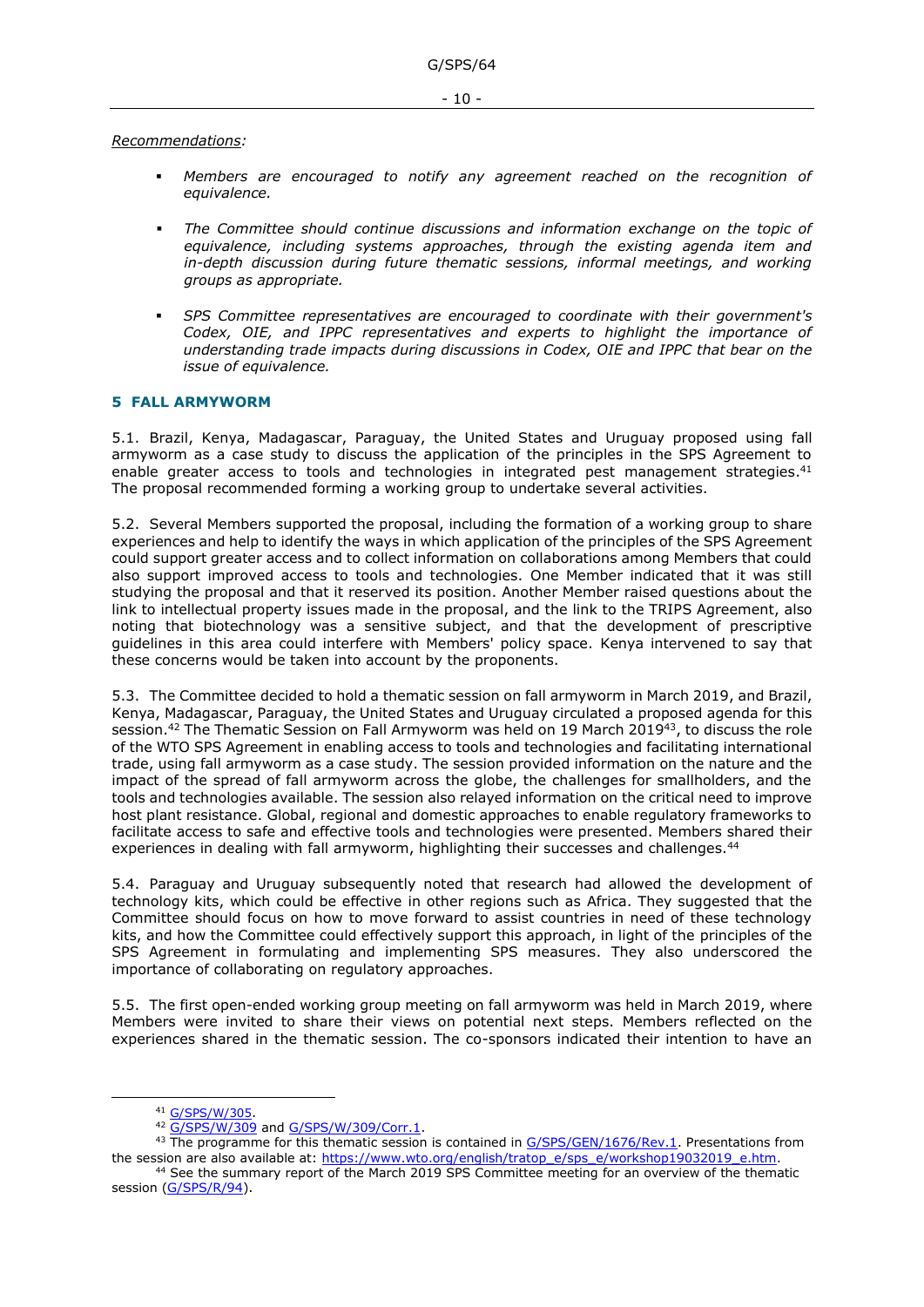open and collaborative process in exchanging ideas so that the Fifth Review Report would fully reflect the views of the Committee.

5.6. Issues discussed at this meeting included the development and implementation of guidelines in order to respond to the needs of farmers impacted by the pest; the role of the ISSBs in developing a collaborative action plan, and the possible opportunity to contribute to IPPC's International Year of Plant Health 2020; the role of the SPS Committee; and facilitation of technology transfer among Members. One of the proponents clarified that the suggested role of the working group was to compile rather than develop guidelines, and to reflect the experiences of Members that could be beneficial to others in their national and regional work in facilitating access to tools.

5.7. Subsequently, Brazil, Kenya, Paraguay and the United States submitted a new proposal<sup>45</sup> providing an initial compilation of concepts that support collaboration at the regional and international level and that can be employed, on a voluntary basis, to improve and streamline regulatory processes, while safeguarding human, plant and animal health. The concepts outlined in the submission are: (i) data portability; (ii) common application dossiers; (iii) joint risk assessments; (iv) adaptation to regional conditions; (v) unilateral recognition; (vi) mutual recognition; (vii) familiarity; (viii) history of safe use; (ix) equivalence; (x) harmonization; and (xi) emergency use authorization. The submission proposes that these concepts could productively be a subject of further Committee discussion in connection with fall armyworm and could be assembled into a Committee document, connected to the Fifth Review, on approaches to streamline regulatory processes with respect to fall armyworm.

5.8. Brazil further underscored the importance of the concept of regional adaptation, while noting that there were diverse approaches to dealing with fall armyworm and that biological methodologies were necessary tools to consider. Kenya recognized that fall armyworm could compromise food security and emphasized the importance of having access to available information and technology in order to address the issue. Paraguay noted the importance of regional and international efforts to improve inspection and testing of products, as well as increased access to tools.

5.9. Several Members indicated that they needed time to assess the proposal. One Member recognized that the outlined concepts tended to be consistent with regulatory systems that support innovation. Another Member indicated that the proposal outlined some interesting concepts and courses of action which could assist in the monitoring of pests. One Member also indicated interest in exploring the compilation of concepts and its potential extrapolation to address regulatory challenges in agricultural practices. Another Member reserved its right to provide comments.

5.10. One Member provided additional information in relation to data portability, noting that the OECD had established principles which could provide a common basis for cooperation among the competent authorities of Members. In addition, Members were encouraged to share their approaches in implementing emergency use authorizations.

5.11. One Member and an observer organization underscored the impact of the pest in African countries, and highlighted the support received from FAO through specific projects, while calling for strong approaches, sustainable mechanisms, new technologies, as well as strengthened regional and national surveillance systems to address the problem. Members were also informed of a report by the International Institute of Tropical Agriculture (IITA) scientists which had identified a new type of armyworm in West Africa.

5.12. One Member requested clarification on the relationship of the proposal to potential recommendations for the Fifth Review. The United States clarified that it continued to be open to ideas from Members and indicated that its initial thoughts on moving forward included the extrapolation of the initial compilation of concepts into an illustrative, voluntary list.

5.13. The IPPC had a positive view of the SPS Committee's focus on fall armyworm and further noted the important role that the Committee could play in bringing attention to this pest. IPPC provided background information in relation to the origin and spread of the disease, and also

<sup>45</sup> [G/SPS/W/317.](https://docs.wto.org/dol2fe/Pages/FE_Search/FE_S_S006.aspx?DataSource=Cat&query=@Symbol=%22G/SPS/W/317%22%20OR%20@Symbol=%22G/SPS/W/317/*%22&Language=English&Context=ScriptedSearches&languageUIChanged=true)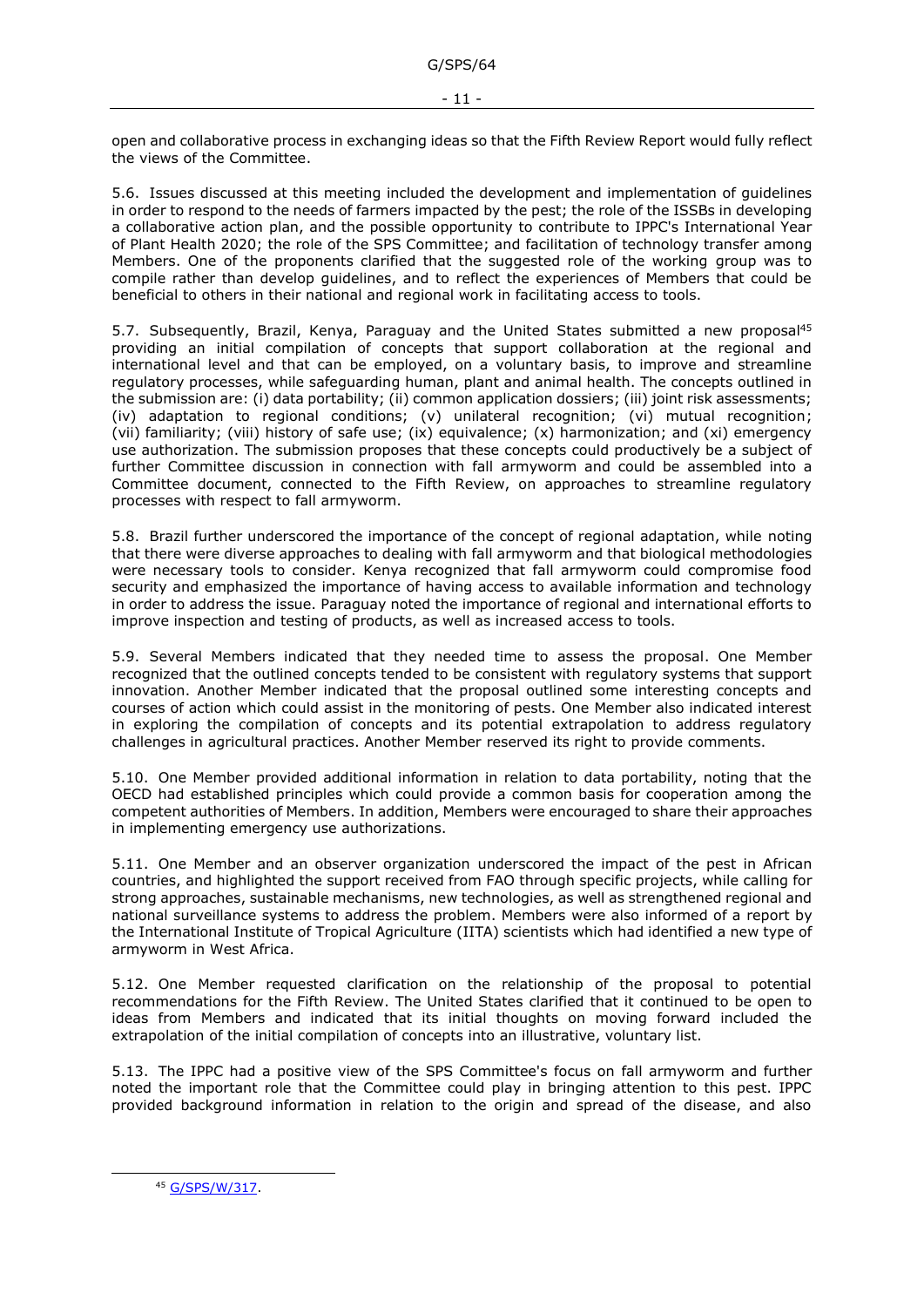emphasized the importance of information-sharing, innovative work (new technology), and cooperation (at the global, regional and national level) in addressing the issue.

5.14. In discussing the draft recommendations contained in [G/SPS/W/313/Rev.1,](https://docs.wto.org/dol2fe/Pages/FE_Search/FE_S_S006.aspx?DataSource=Cat&query=@Symbol=%22G/SPS/W/313/Rev.1%22%20OR%20@Symbol=%22G/SPS/W/313/Rev.1/*%22&Language=English&Context=ScriptedSearches&languageUIChanged=true) the United States, supported by Brazil, highlighted the usefulness of the proposed indicative, voluntary, non-exhaustive list of concepts in conformity with the SPS Agreement. The United States provided some initial responses to the questions submitted by a Member on particular aspects of the draft recommendations, with respect to the voluntary or prescriptive nature of the concepts; the exhaustive or indicative/inclusive nature of the concepts; and the legal basis for the concepts under the SPS Agreement.<sup>46</sup> The United States announced that the responses would be circulated in writing and in response, the Member indicated that it looked forward to the written clarifications, noting that it might have follow-up questions after reviewing the written clarifications. Another Member shared the same concerns and questioned the link between the proposed concepts and the Agreement's legal obligations, and also noted that while the initial proposal had addressed fall armyworm, the focus of the latest proposal had shifted. The Member highlighted the limited references to international standards in the proposal and reserved its position with respect to the suggested recommendations in [G/SPS/W/313/Rev.1.](https://docs.wto.org/dol2fe/Pages/FE_Search/FE_S_S006.aspx?DataSource=Cat&query=@Symbol=%22G/SPS/W/313/Rev.1%22%20OR%20@Symbol=%22G/SPS/W/313/Rev.1/*%22&Language=English&Context=ScriptedSearches&languageUIChanged=true)

5.15. Some Members supported the initiative and indicated interest in using fall armyworm as a case study for the role of the principles of the SPS Agreement in enabling access to tools and technologies. One Member highlighted the value of sharing solutions to these challenges among Members, while another emphasized the need to continue reflecting on the regulatory aspects of certain technologies to address fall armyworm, including solutions such as integrated pest management.

#### 5.16. *Recommendations:*

- *Members should continue to exchange experiences on efficient, predictable and sciencebased regulatory approaches to fight fall armyworm that help to mitigate its effect on trade while safeguarding human, animal and plant life or health and accounting for the specific needs of smallholder farms.*
- As appropriate, Members are encouraged to request technical assistance to support efforts to improve their integrated pest management strategies and, where needed, their *regulatory approach to pre-market approval and inspection systems.*
- *Members are encouraged to continue discussion of the concepts identified in [G/SPS/W/317](https://docs.wto.org/dol2fe/Pages/FE_Search/FE_S_S006.aspx?DataSource=Cat&query=@Symbol=%22G/SPS/W/317%22%20OR%20@Symbol=%22G/SPS/W/317/*%22&Language=English&Context=ScriptedSearches&languageUIChanged=true) that aim to assist Members, particularly those with capacity constraints, to address SPS challenges, in the SPS Committee and, where appropriate, in the working group on approval procedures referred to in paragraph 3.9 above.*

### <span id="page-11-0"></span>**6 NATIONAL SPS COORDINATION MECHANISMS**

6.1. Benin, Burkina Faso, Burundi, The Gambia, Ghana, Kenya, Madagascar, Morocco, Nigeria, the United States and Zambia presented a joint proposal on strengthening national SPS committees, suggesting the organization of a thematic session or workshop in late 2018 or early 2019.<sup>47</sup> Several Members supported the proposal, highlighting the importance of sharing experiences with national SPS committees. Some Members emphasized that national committees were not the only way to coordinate and suggested enlarging the scope to include other national coordination mechanisms in the event. While the Trade Facilitation Agreement contained an obligation to establish a national committee, the SPS Agreement did not. What mattered was the existence of a functioning national coordination mechanism. The Secretariat reminded Members that the SPS Committee had held a Workshop on Coordination at National and Regional Levels in 2011, and invited Members to consult the materials available on the WTO website.<sup>48</sup>

<sup>46</sup> Paragraph 4.3 of [G/SPS/W/318/Rev.1.](https://docs.wto.org/dol2fe/Pages/FE_Search/FE_S_S006.aspx?DataSource=Cat&query=@Symbol=%22G/SPS/W/318/Rev.1%22%20OR%20@Symbol=%22G/SPS/W/318/Rev.1/*%22&Language=English&Context=ScriptedSearches&languageUIChanged=true)

<sup>47</sup> [G/SPS/W/297.](https://docs.wto.org/dol2fe/Pages/FE_Search/FE_S_S006.aspx?DataSource=Cat&query=@Symbol=%22G/SPS/W/297%22%20OR%20@Symbol=%22G/SPS/W/297/*%22&Language=English&Context=ScriptedSearches&languageUIChanged=true)

<sup>48</sup> Information on this workshop is available at:

[https://www.wto.org/english/news\\_e/news11\\_e/sps\\_17oct11\\_e.htm.](https://www.wto.org/english/news_e/news11_e/sps_17oct11_e.htm)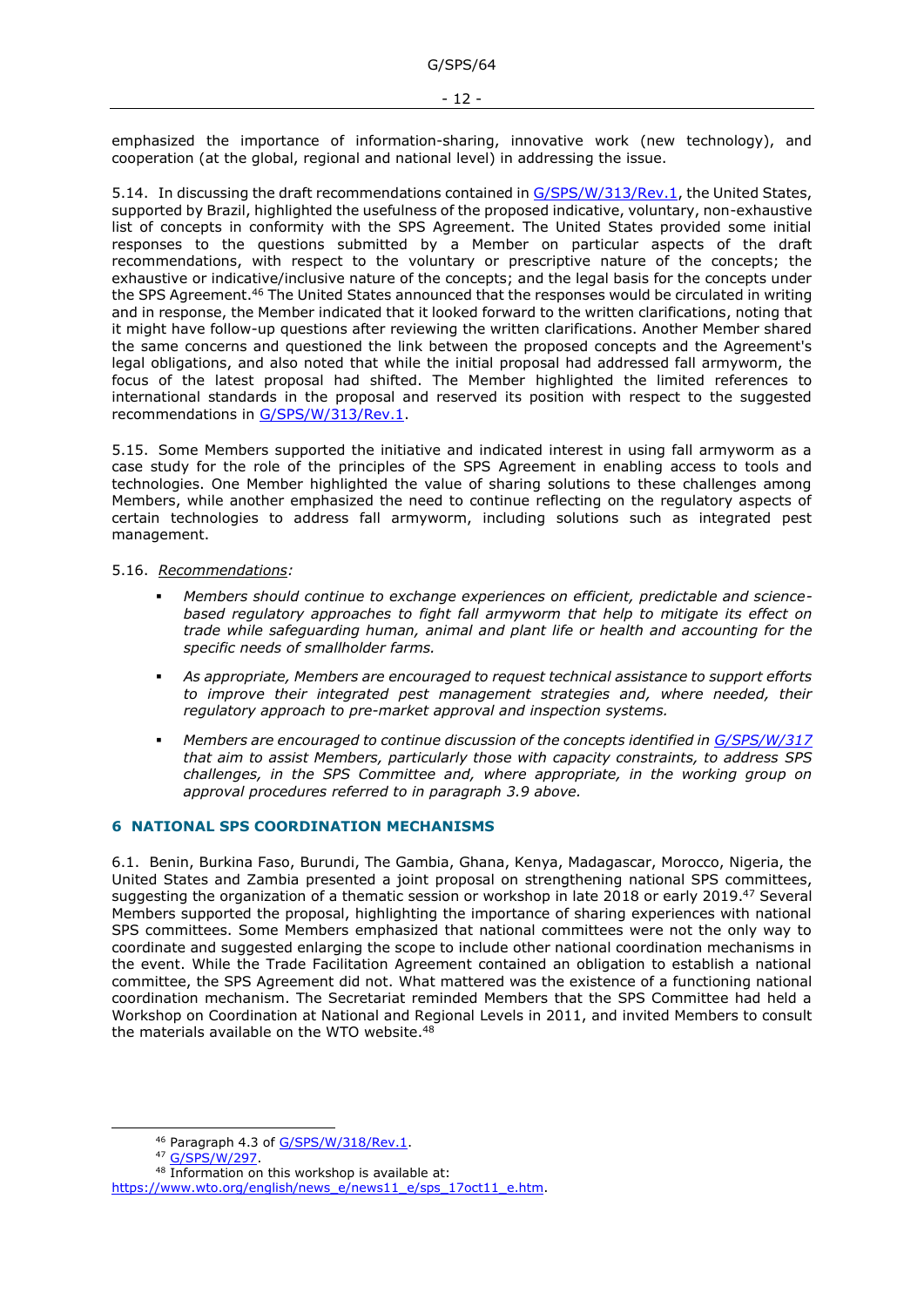6.2. The Committee agreed with the Chairperson's suggestion to address national SPS coordination mechanisms in a Workshop on Transparency and Coordination to be held in July 2019. The Secretariat prepared a draft programme,<sup>49</sup> inviting Members to submit comments.

6.3. The Workshop on Transparency and Coordination was held in July 2019, $50$  to exchange experiences with transparency-related coordination, and with broader domestic coordination mechanisms. In particular, an area of focus was the difference in scope between the SPS and TBT Agreements, and notification of measures containing both SPS and TBT elements.

6.4. Several Members indicated that the workshop had provided an opportunity for the sharing of experiences and further encouraged Members to reflect on the ideas from the workshop with a view to generate recommendations.

6.5. One Member also underscored the usefulness of ePing as a communication platform and requested the Secretariat to organize training for Members. An observer organization also underlined the need for training on the submission of notifications and use of the different online platforms, and further urged the Secretariat to examine areas where Members could benefit from training activities.

6.6. In discussing the draft recommendations contained in [G/SPS/W/313/Rev.1,](https://docs.wto.org/dol2fe/Pages/FE_Search/FE_S_S006.aspx?DataSource=Cat&query=@Symbol=%22G/SPS/W/313/Rev.1%22%20OR%20@Symbol=%22G/SPS/W/313/Rev.1/*%22&Language=English&Context=ScriptedSearches&languageUIChanged=true) the United States noted the depth of the discussions at the July 2019 Workshop and supported the suggestions to request the Secretariat to prepare a collection of good practice documents with inputs from Members, with a focus on the list of topics included in document [G/SPS/W/297.](https://docs.wto.org/dol2fe/Pages/FE_Search/FE_S_S006.aspx?DataSource=Cat&query=@Symbol=%22G/SPS/W/297%22%20OR%20@Symbol=%22G/SPS/W/297/*%22&Language=English&Context=ScriptedSearches&languageUIChanged=true) Some Members supported the idea of a document on good practices and the overall proposed recommendations, while reiterating the importance of strengthening national coordination mechanisms.

#### 6.7. *Recommendations:*

- *Members are encouraged to implement appropriate national coordination mechanisms to enable consultation and communication between relevant technical and trade policy experts to enable the development of coordinated SPS positions that are consistent with the obligations of the SPS Agreement. Members are further encouraged to consider ways to strengthen internal coordination on SPS matters.*
- *Members should continue to share experiences on their national coordination mechanisms and discuss strategies and approaches to improve SPS coordination and engagement at the national level with the aim of strengthening implementation of the SPS Agreement, including resolving specific trade concerns.*
- The Committee requests the Secretariat to prepare a collection of resources that can be *useful for Members in implementing their national coordination mechanisms, starting with those mentioned at the 2019 Workshop on Transparency and Coordination, and including additional resources as suggested by Members.*

### <span id="page-12-0"></span>**7 NOTIFICATION PROCEDURES AND TRANSPARENCY**

7.1. Brazil proposed that Members exchange views on the notification of measures not clearly fitting only within the scope of the SPS or TBT Agreements, in order to improve transparency and avoid delays in the evaluation of notifications, for example at a workshop or thematic session.<sup>51</sup> Members supported the proposal to hold a workshop or thematic session. Brazil clarified that the proposal was mainly to facilitate a broader discussion on notifications under the SPS or the TBT Agreement and did not expressly include the development of guidelines. One Member suggested that the Secretariat could provide information on notification statistics at such an event.

7.2. The Committee decided to hold a Workshop on Transparency and Coordination in July 2019. Brazil noted that both the SPS and TBT Committees would address its proposal as part of their

[https://www.wto.org/english/tratop\\_e/sps\\_e/workshop15072019\\_e.htm.](https://www.wto.org/english/tratop_e/sps_e/workshop15072019_e.htm) 51 [G/SPS/W/300.](https://docs.wto.org/dol2fe/Pages/FE_Search/FE_S_S006.aspx?DataSource=Cat&query=@Symbol=%22G/SPS/W/300%22%20OR%20@Symbol=%22G/SPS/W/300/*%22&Language=English&Context=ScriptedSearches&languageUIChanged=true)

<sup>49</sup> [G/SPS/GEN/1694](https://docs.wto.org/dol2fe/Pages/FE_Search/FE_S_S006.aspx?DataSource=Cat&query=@Symbol=%22G/SPS/GEN/1694%22%20OR%20@Symbol=%22G/SPS/GEN/1694/*%22&Language=English&Context=ScriptedSearches&languageUIChanged=true) (and subsequent revisions).

 $50$  A summary report of this workshop is available in  $G/SPS/R/96$ . The programme is available in document [G/SPS/GEN/1694/Rev.2.](https://docs.wto.org/dol2fe/Pages/FE_Search/FE_S_S006.aspx?DataSource=Cat&query=@Symbol=%22G/SPS/GEN/1694/Rev.2%22%20OR%20@Symbol=%22G/SPS/GEN/1694/Rev.2/*%22&Language=English&Context=ScriptedSearches&languageUIChanged=true) Presentations from the session are available at: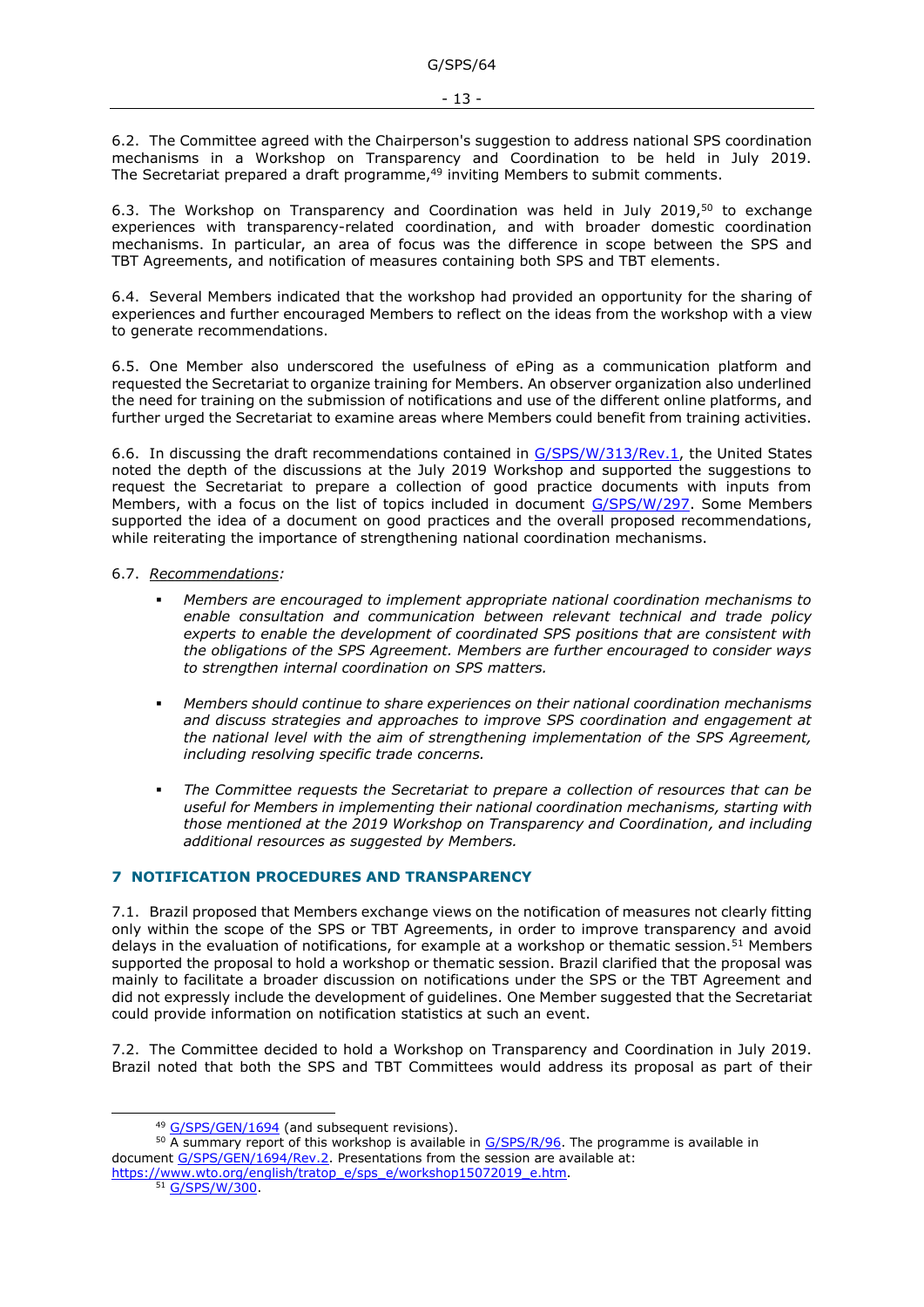transparency workshops scheduled for summer 2019. Brazil invited Members to collaboratively work in developing the agenda for these sessions.

7.3. The United States agreed with the importance of ensuring appropriate notifications and welcomed the work under the Fifth Review on this topic, including work to promote a shared understanding among Members on the need to notify measures to the appropriate Committee consistent with the definitions contained in the SPS Agreement.<sup>52</sup>

7.4. The Secretariat circulated a draft programme for the workshop,<sup>53</sup> developed in coordination with Brazil and TBT colleagues. The draft programme took into account Brazil's proposals in the SPS and TBT Committees. <sup>54</sup> Members were requested to submit comments and suggest speakers, and Brazil submitted further suggestions.<sup>55</sup>

7.5. One Member reiterated the need to notify relevant measures under both the SPS and TBT Agreements and highlighted the importance of further discussions on these types of measures that fall within the scope of both Agreements. There was a suggestion to upgrade the SPS and TBT information management systems (IMS), as well as ePing, to become an integrated platform to allow Members to submit notifications under both Agreements, as well as to track these notifications in order to ensure the accuracy of research results. Brazil indicated interest in the idea of an automatic procedure for submitting notifications under both Agreements, noting that the feasibility of implementing this feature would have to be checked.

7.6. The Workshop on Transparency and Coordination was held in July 2019,<sup>56</sup> to exchange experiences with transparency-related coordination, and with broader domestic coordination mechanisms. In particular, an area of focus was the difference in scope between the SPS and TBT Agreements, and notification of measures containing both SPS and TBT elements.

7.7. Several Members indicated that the workshop had provided an opportunity for the sharing of experiences and further encouraged Members to reflect on the ideas from the workshop with a view to generate recommendations.

7.8. Brazil referenced its proposal,<sup>57</sup> highlighting that these discussions would play a key factor in improving notification systems and overall transparency in the Committee.

7.9. One Member noted that while some Members had close internal coordination on SPS and TBT issues, this was not the case for other Members. As such, Members were encouraged to share the information in [G/SPS/7/Rev.4](https://docs.wto.org/dol2fe/Pages/FE_Search/FE_S_S006.aspx?DataSource=Cat&query=@Symbol=%22G/SPS/7/Rev.4%22%20OR%20@Symbol=%22G/SPS/7/Rev.4/*%22&Language=English&Context=ScriptedSearches&languageUIChanged=true) with their TBT colleagues, as well as to indicate in their notifications whether the SPS regulation had also been notified under another agreement. Another Member further recognized the need for internal coordination on SPS and TBT notifications prior to submission to the WTO, noting that the current practice was for SPS and TBT focal points to separately notify measures.

7.10. One Member also underscored the usefulness of ePing as a communication platform and requested the Secretariat to organize training for Members. An observer organization also underlined the need for training on the submission of notifications and use of the different online platforms, and further urged the Secretariat to examine areas where Members could benefit from training activities.

7.11. Some Members supported the draft recommendation contained in [G/SPS/W/313/Rev.1.](https://docs.wto.org/dol2fe/Pages/FE_Search/FE_S_S006.aspx?DataSource=Cat&query=@Symbol=%22G/SPS/W/313/Rev.1%22%20OR%20@Symbol=%22G/SPS/W/313/Rev.1/*%22&Language=English&Context=ScriptedSearches&languageUIChanged=true) In addition, Brazil suggested that the recommendation should go further to propose that notifications be submitted simultaneously under both the SPS and TBT Agreements. The Secretariat clarified that the Committee's Recommended Transparency Procedures in document [G/SPS/7/Rev.4](https://docs.wto.org/dol2fe/Pages/FE_Search/FE_S_S006.aspx?DataSource=Cat&query=@Symbol=%22G/SPS/7/Rev.4%22%20OR%20@Symbol=%22G/SPS/7/Rev.4/*%22&Language=English&Context=ScriptedSearches&languageUIChanged=true) already

[https://www.wto.org/english/tratop\\_e/sps\\_e/workshop15072019\\_e.htm.](https://www.wto.org/english/tratop_e/sps_e/workshop15072019_e.htm) 57 [G/SPS/W/300.](https://docs.wto.org/dol2fe/Pages/FE_Search/FE_S_S006.aspx?DataSource=Cat&query=@Symbol=%22G/SPS/W/300%22%20OR%20@Symbol=%22G/SPS/W/300/*%22&Language=English&Context=ScriptedSearches&languageUIChanged=true)

<sup>52</sup> [G/SPS/GEN/1655.](https://docs.wto.org/dol2fe/Pages/FE_Search/FE_S_S006.aspx?DataSource=Cat&query=@Symbol=%22G/SPS/GEN/1655%22%20OR%20@Symbol=%22G/SPS/GEN/1655/*%22&Language=English&Context=ScriptedSearches&languageUIChanged=true)

<sup>53</sup> [G/SPS/GEN/1694](https://docs.wto.org/dol2fe/Pages/FE_Search/FE_S_S006.aspx?DataSource=Cat&query=@Symbol=%22G/SPS/GEN/1694%22%20OR%20@Symbol=%22G/SPS/GEN/1694/*%22&Language=English&Context=ScriptedSearches&languageUIChanged=true) (and subsequent revisions).

<sup>54</sup> [JOB/TBT/283.](https://docs.wto.org/dol2fe/Pages/FE_Search/FE_S_S006.aspx?DataSource=Cat&query=@Symbol=%22JOB/TBT/283%22%20OR%20@Symbol=%22JOB/TBT/283/*%22&Language=English&Context=ScriptedSearches&languageUIChanged=true)

<sup>55</sup> [G/SPS/W/312.](https://docs.wto.org/dol2fe/Pages/FE_Search/FE_S_S006.aspx?DataSource=Cat&query=@Symbol=%22G/SPS/W/312%22%20OR%20@Symbol=%22G/SPS/W/312/*%22&Language=English&Context=ScriptedSearches&languageUIChanged=true)

 $56$  A summary report of this workshop is available in  $G/SPS/R/96$ . The programme is available in document [G/SPS/GEN/1694/Rev.2.](https://docs.wto.org/dol2fe/Pages/FE_Search/FE_S_S006.aspx?DataSource=Cat&query=@Symbol=%22G/SPS/GEN/1694/Rev.2%22%20OR%20@Symbol=%22G/SPS/GEN/1694/Rev.2/*%22&Language=English&Context=ScriptedSearches&languageUIChanged=true) Presentations from the session are available at: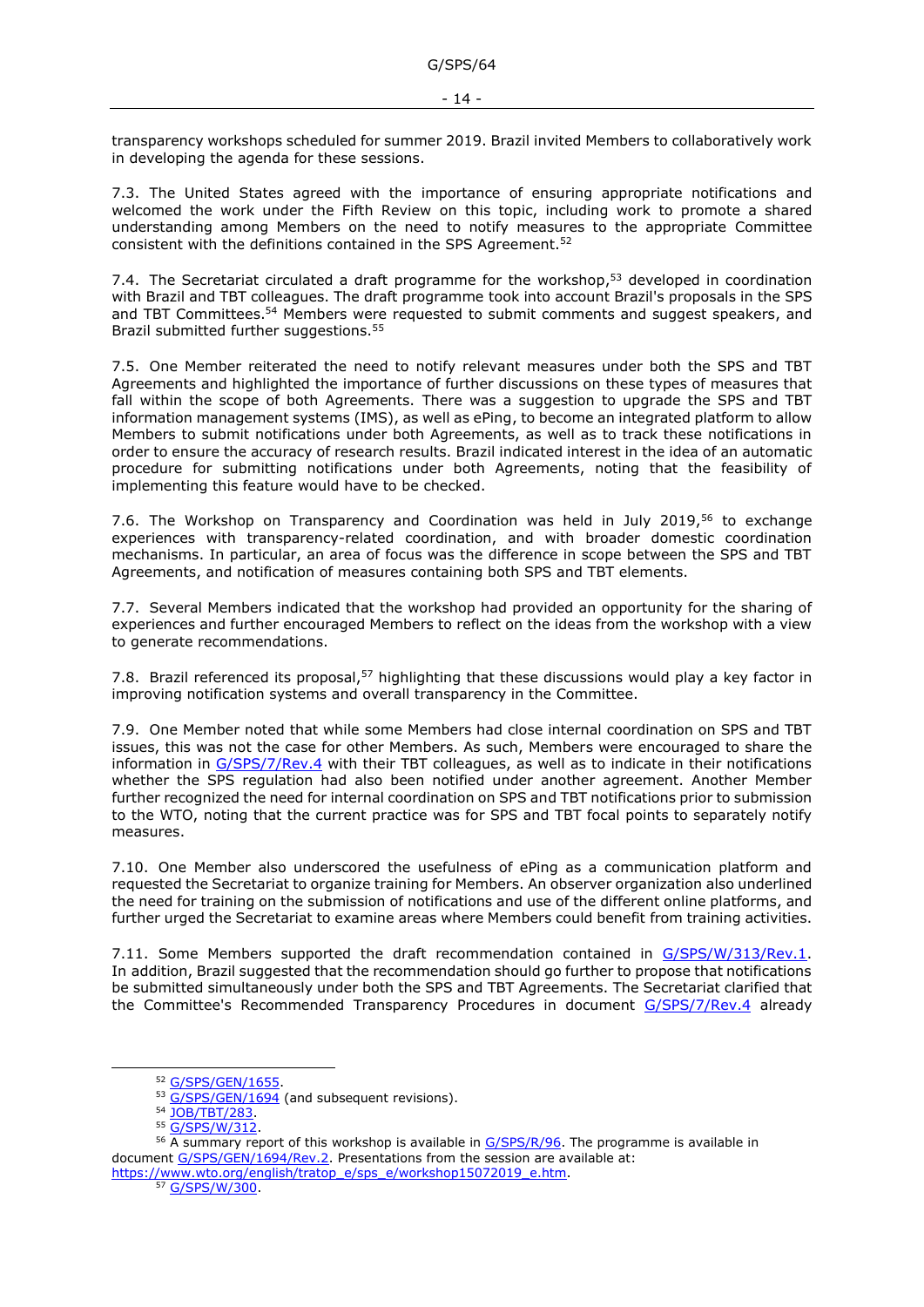recommended notifying such regulations under both Agreements and queried whether Brazil was suggesting that this be done simultaneously. Brazil confirmed that this was the case.

7.12. Some Members agreed that notifications should be submitted as quickly as possible under both Agreements, even if it might not always be possible to ensure that they would be submitted simultaneously. One Member underscored the difficulties experienced when regulations were only notified under one Agreement, but also had implications under the other Agreement. Another Member suggested addressing the difficulties linked to access to translations of notified regulations, as proposed in its written comments.<sup>58</sup>

### 7.13. *Recommendations:*

**•**  Members are encouraged to clearly indicate in their SPS Committee notifications when a *measure has been notified to another Committee.<sup>59</sup> Members should include this information under the point of the notification format titled "Other relevant documents and language(s) in which these are available".*

## <span id="page-14-0"></span>**8 MAXIMUM RESIDUE LIMITS (MRLS) FOR PLANT PROTECTION PRODUCTS**

8.1. Argentina, Australia, Brazil, Canada, Chile, Colombia, Costa Rica, Dominican Republic, Japan, Kenya, Madagascar, New Zealand, Panama, Paraguay, Peru, Uganda, the United States and Uruguay presented a revised joint proposal on addressing the trade effects of pesticide MRLs.<sup>60</sup> The proposal contained several recommendations to advance work in the Committee on trade-related MRLs, for inclusion in the Report of the Fifth Review. The recommendations aim to enable the Joint FAO/WHO Meeting on Pesticide Residues (JMPR) to better respond to increased demand and monitor progress on new Codex MRLs; strengthen notification practices of Members for greater transparency and predictability of MRLs; invite reports to the SPS Committee on international and regional activities on MRLs; enhance collaboration on solutions for MRLs for minor use and specialty crops; and note the role of the Committee in increasing coordination and harmonization.

8.2. Several Members expressed general support for the proposal, but some noted concerns in relation to the additional transparency requirements for pesticide MRLs, which would be burdensome. One Member stressed that the recommendations should be balanced and mutually beneficial. Other Members highlighted the challenges related to minor use pesticides.

8.3. One Member acknowledged the importance of pesticide MRLs and raised a question on the first recommendation in the proposal in relation to the work of JMPR, observing that the Committee was not in a position to discuss the relationship between JMPR and Codex. One of the proponents emphasized that the identified recommendation was addressed to Members, and not the actions of the Committee. Members were being tasked to convey the importance of trade and JMPR's critical role in establishing MRLs to their respective Codex colleagues, through their national coordination mechanisms. The proponent further highlighted that there had been developments since the submission of the paper, in terms of improvements in the functioning of JMPR.

8.4. The United States noted that the information presented in its joint proposal was still relevant, and further indicated that it looked forward to seeing recommendations reflected in the Fifth Review Report. One Member underscored the relevance and importance of discussions on pesticide MRLs, as evidenced by the number of specific trade concerns (STCs) raised within the Committee.

8.5. The United States announced its intention to work with its co-sponsors to update the recommendations contained in the original proposal. In response to Turkey's comments suggesting that Members going beyond international standards share their risk assessments with the relevant ISSB,<sup>61</sup> the United States explained how Members could submit inputs to the standard-setting

<sup>58</sup> Paragraph 6.4 of [G/SPS/W/318/Rev.1.](https://docs.wto.org/dol2fe/Pages/FE_Search/FE_S_S006.aspx?DataSource=Cat&query=@Symbol=%22G/SPS/W/318/Rev.1%22%20OR%20@Symbol=%22G/SPS/W/318/Rev.1/*%22&Language=English&Context=ScriptedSearches&languageUIChanged=true)

<sup>&</sup>lt;sup>59</sup> Please refer to section 2.7 of the Recommended Procedures for Implementing the Transparency Obligations of the SPS Agreement (Article 7) in document [G/SPS/7/Rev.4,](https://docs.wto.org/dol2fe/Pages/FE_Search/FE_S_S006.aspx?DataSource=Cat&query=@Symbol=%22G/SPS/7/Rev.4%22%20OR%20@Symbol=%22G/SPS/7/Rev.4/*%22&Language=English&Context=ScriptedSearches&languageUIChanged=true) which also makes reference to notifying a regulation containing SPS and TBT measures under both the SPS and TBT Agreements.

<sup>&</sup>lt;sup>60</sup> [G/SPS/W/292/Rev.4.](https://docs.wto.org/dol2fe/Pages/FE_Search/FE_S_S006.aspx?DataSource=Cat&query=@Symbol=%22G/SPS/W/292/Rev.4%22%20OR%20@Symbol=%22G/SPS/W/292/Rev.4/*%22&Language=English&Context=ScriptedSearches&languageUIChanged=true) Previous revisions of this proposal were discussed prior to the launch of the Fifth Review.

<sup>&</sup>lt;sup>61</sup> Paragraph 7.3 of [G/SPS/W/318/Rev.1.](https://docs.wto.org/dol2fe/Pages/FE_Search/FE_S_S006.aspx?DataSource=Cat&query=@Symbol=%22G/SPS/W/318/Rev.1%22%20OR%20@Symbol=%22G/SPS/W/318/Rev.1/*%22&Language=English&Context=ScriptedSearches&languageUIChanged=true)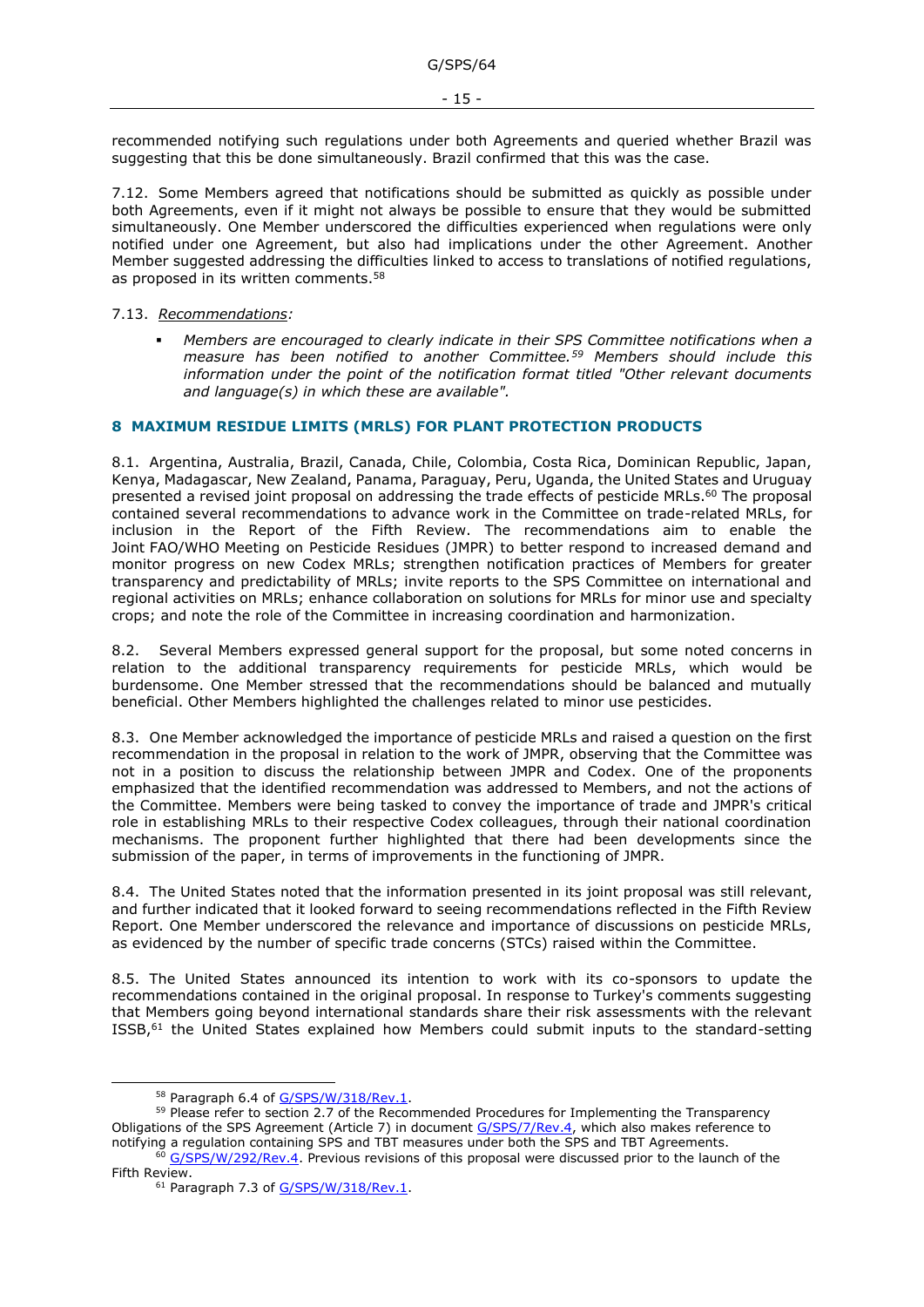process. One Member indicated that it looked forward to seeing the revised recommendations, noting that this proposal had not been discussed extensively during the Review period.

- 8.6. *Recommendations:*
	- The Committee encourages Members to engage in national discussions of options that *could enable a more productive Codex MRL system; and in particular, to discuss ways to*  achieve sustainable funding for the joint FAO/WHO scientific bodies. Such national *discussions of options with respect to the MRL system would take place in the context of national resource availability, and could involve consideration of, inter alia, options for increasing support to JMPR, including increasing representative expert participation and other forms of support for the scientific bodies, and options for encouraging programmes to support submission of data from developing countries, especially on minor crops. The Committee invites regular updates from Codex on its progress in the evaluation of new compounds and of new uses for existing compounds, and on its progress in its periodic review of existing compounds.*
	- The Committee encourages Members to provide greater transparency and predictability *worldwide on MRLs, by inter alia: (1) notifying all proposed changes to their MRLs, including changes to MRLs that are based on international standards; and (2) reviewing and improving their ability to take the comments of their trading partners meaningfully into account when considering proposed changes on MRLs.*
	- The Committee welcomes efforts by Members and the relevant observer organizations to *provide regular updates to the Committee on their activities on MRLs, including updates on regional initiatives on MRLs. The Committee notes that such information could provide the basis for other Members to implement similar activities at the national and regional levels to improve harmonization to Codex MRLs, as well as to regional MRLs, where no Codex standards exist, in order to facilitate trade.*
	- The Committee invites Members, on a voluntary basis, to explore ways in which their *domestic regulatory approaches to pesticide registration and use can impact – both negatively and positively – the incentives of the private sector to invest in registration and stewardship of lower-risk alternative pesticides in their countries. The Committee also invites Members to evaluate their own minor use needs and to collaborate in global datageneration activities.*

### <span id="page-15-0"></span>**9 REGIONALIZATION**

9.1. In its preliminary submission, Brazil raised some concerns on regionalization and suggested the possibility of automatic recognition of an official OIE (and eventually IPPC) disease status.<sup>62</sup> The European Union proposed Committee actions to build on the thematic sessions on regionalization,<sup>63</sup> clarifying that a further examination of dispute settlement reports might not be required in light of the information already provided at these sessions. The United States suggested Committee activities to promote greater understanding of regionalization and to help Members overcome challenges in its implementation.<sup>64</sup>

9.2. Some Members supported the development of case studies and training materials, as outlined in the US proposal, and further suggested experience-sharing through written submissions and greater use of the agenda item on regionalization; discussions on the reasons behind the lack of implementation of the SPS Committee Guidelines to Further the Practical Implementation of Article 6<sup>65</sup>; inviting the IPPC and OIE to provide further information on their ongoing work; and organizing a thematic session on regionalization.

9.3. Some Members also expressed concerns with the concept of the automatic recognition of OIE disease status, as suggested in Brazil's proposal. In response, Brazil recognized that for many Members, automatic recognition of OIE disease status was difficult and clarified that it did not

<sup>&</sup>lt;sup>62</sup> G/SPS/W/301

<sup>63</sup> [G/SPS/W/298.](https://docs.wto.org/dol2fe/Pages/FE_Search/FE_S_S006.aspx?DataSource=Cat&query=@Symbol=%22G/SPS/W/298%22%20OR%20@Symbol=%22G/SPS/W/298/*%22&Language=English&Context=ScriptedSearches&languageUIChanged=true)

<sup>64</sup> [G/SPS/W/303.](https://docs.wto.org/dol2fe/Pages/FE_Search/FE_S_S006.aspx?DataSource=Cat&query=@Symbol=%22G/SPS/W/303%22%20OR%20@Symbol=%22G/SPS/W/303/*%22&Language=English&Context=ScriptedSearches&languageUIChanged=true)

<sup>&</sup>lt;sup>65</sup> [G/SPS/48.](https://docs.wto.org/dol2fe/Pages/FE_Search/FE_S_S006.aspx?DataSource=Cat&query=@Symbol=%22G/SPS/48%22%20OR%20@Symbol=%22G/SPS/48/*%22&Language=English&Context=ScriptedSearches&languageUIChanged=true)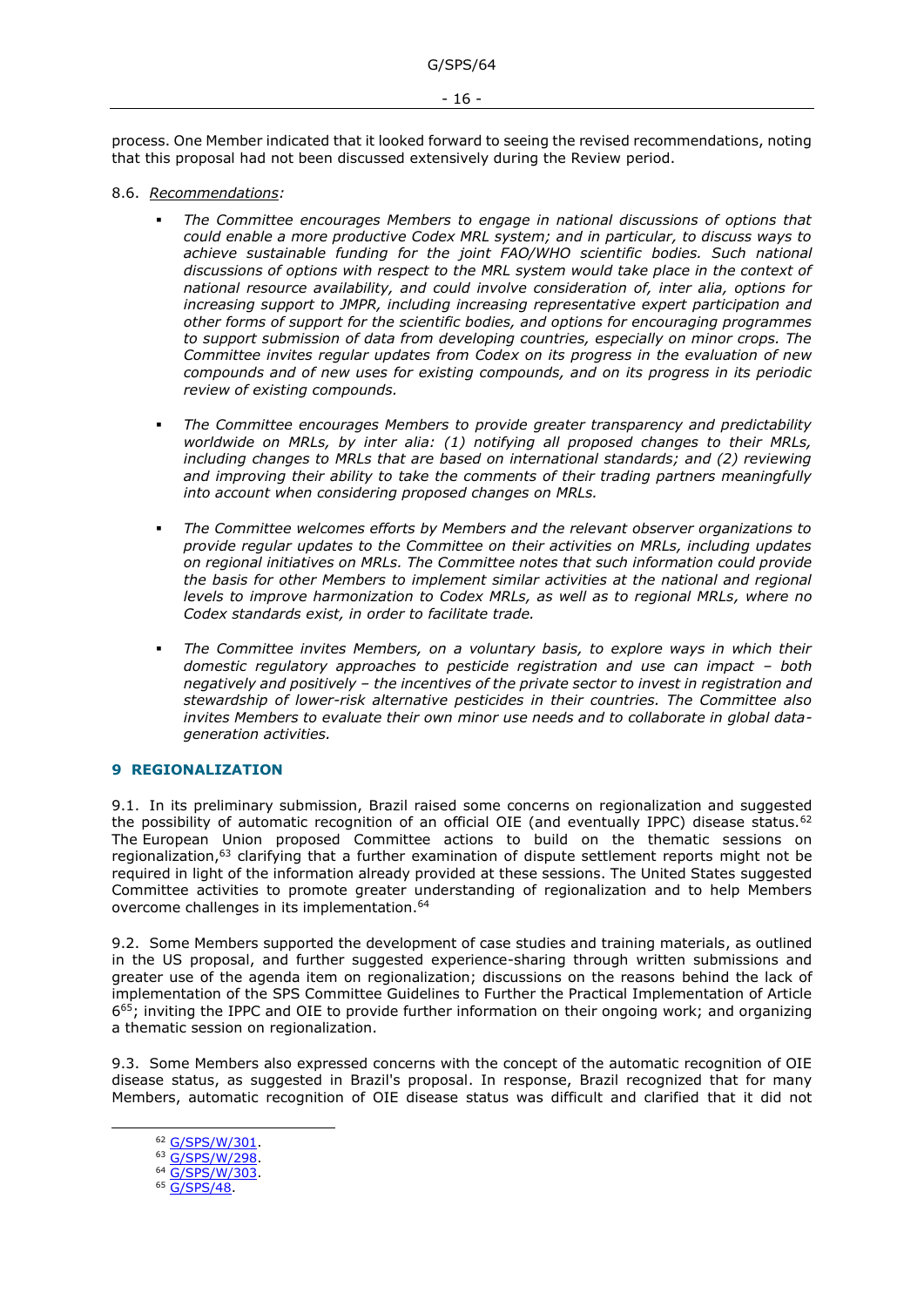preclude undertaking a risk assessment. The European Union clarified that reviewing the Guidelines to Further the Practical Implementation of Article 6 [\(G/SPS/48\)](https://docs.wto.org/dol2fe/Pages/FE_Search/FE_S_S006.aspx?DataSource=Cat&query=@Symbol=%22G/SPS/48%22%20OR%20@Symbol=%22G/SPS/48/*%22&Language=English&Context=ScriptedSearches&languageUIChanged=true) could help identify obstacles to their practical implementation, and a possible need for clarification.

9.4. Brazil subsequently presented a proposal on regionalization, $66$  which expanded on and replaced the suggestions on regionalization contained in its previous submission.<sup>67</sup>

9.5. Brazil, the European Union and the United States indicated that they had held discussions on the common objectives of their proposals, with a view to identifying practical ideas to cooperate to resolve concerns in this area. These ideas included discussion of case studies to identify benefits and challenges, promoting transparency, reinvigorating the standing agenda item on regionalization, and seeking inputs from OIE and IPPC.

9.6. Members expressed their general support for continued discussions, including with the OIE and IPPC, on how to address the concerns of Members. Canada drew attention to its paper on experiences with regionalization.<sup>68</sup>

9.7. Brazil, the European Union and the United States subsequently presented a joint paper containing a number of questions for Members, and for IPPC and OIE.<sup>69</sup> The proponents indicated that the paper included a synthesis of all ideas presented in their previous individual proposals, highlighting that it sought to outline a way forward to discussions that could lead to consensus recommendations within the Committee. The proponents invited Members, as well as IPPC and OIE, to provide responses to a set of questions outlined in the joint proposal, and to indicate whether other questions should be included. These questions and responses would form the basis for a more in-depth discussion in July 2019. Members agreed to move forward on this basis.

9.8. Members,<sup>70</sup> IPPC<sup>71</sup> and OIE<sup>72</sup> submitted comments/responses to the questions in the joint proposal. Brazil, the European Union and the United States provided an overview of these comments/responses highlighting several common themes: (i) Members were not interested in reviewing the guidelines; (ii) there was strong interest in capacity development and the continued sharing of experiences, e.g. through case studies, manuals, etc.; (iii) Members mostly used IPPC and OIE documents in their regionalization efforts and not the Committee's guidelines. In addition, some Members emphasized the need for more effective implementation of the guidelines. Other themes such as unnecessary delays and lack of transparency had also been mentioned in the responses. The responses from IPPC and OIE had called for greater engagement by IPPC and OIE delegates, and coordination with SPS Committee delegates. The OIE had also further highlighted its available resources and activities to enhance implementation, such as the OIE PVS pathway work. The OIE had also identified the difficulties associated with analyzing the information contained in SPS notifications, due to differences in data structure, format and quality.

9.9. One Member indicated interest in revising particular wording in the guidelines in order to be consistent with the OIE's Aquatic Code. In particular, the suggestion was to make reference to "veterinary, aquatic or phytosanitary…" instead of "veterinary or phytosanitary service" in [G/SPS/48,](https://docs.wto.org/dol2fe/Pages/FE_Search/FE_S_S006.aspx?DataSource=Cat&query=@Symbol=%22G/SPS/48%22%20OR%20@Symbol=%22G/SPS/48/*%22&Language=English&Context=ScriptedSearches&languageUIChanged=true) as in some countries the competent authorities for aquatic products were not the veterinary authorities.

9.10. Another Member underscored the role of trust and transparency in the process of regionalization and further noted that while there was a standing agenda item on regionalization, there was no process to monitor progress in this area. Another Member recognized the efforts of ISSBs to clarify their standards and emphasized the role of regional economic communities, while also emphasizing the need to strengthen regional forums within international organizations.

9.11. Some Members underscored the need for more capacity building activities on regionalization, as well as the development of case studies as part of the experience-sharing process. In addition,

<sup>&</sup>lt;sup>66</sup> [G/SPS/W/307.](https://docs.wto.org/dol2fe/Pages/FE_Search/FE_S_S006.aspx?DataSource=Cat&query=@Symbol=%22G/SPS/W/307%22%20OR%20@Symbol=%22G/SPS/W/307/*%22&Language=English&Context=ScriptedSearches&languageUIChanged=true)

<sup>67</sup> [G/SPS/W/301.](https://docs.wto.org/dol2fe/Pages/FE_Search/FE_S_S006.aspx?DataSource=Cat&query=@Symbol=%22G/SPS/W/301%22%20OR%20@Symbol=%22G/SPS/W/301/*%22&Language=English&Context=ScriptedSearches&languageUIChanged=true)

<sup>68</sup> [G/SPS/GEN/1650.](https://docs.wto.org/dol2fe/Pages/FE_Search/FE_S_S006.aspx?DataSource=Cat&query=@Symbol=%22G/SPS/GEN/1650%22%20OR%20@Symbol=%22G/SPS/GEN/1650/*%22&Language=English&Context=ScriptedSearches&languageUIChanged=true)

<sup>69</sup> G/SPS/W/311

<sup>70</sup> [G/SPS/W/311/Add.1/Rev.2.](https://docs.wto.org/dol2fe/Pages/FE_Search/FE_S_S006.aspx?DataSource=Cat&query=@Symbol=%22G/SPS/W/311/Add.1/Rev.2%22%20OR%20@Symbol=%22G/SPS/W/311/Add.1/Rev.2/*%22&Language=English&Context=ScriptedSearches&languageUIChanged=true)

<sup>71</sup> [G/SPS/W/311/Add.3.](https://docs.wto.org/dol2fe/Pages/FE_Search/FE_S_S006.aspx?DataSource=Cat&query=@Symbol=%22G/SPS/W/311/Add.3%22%20OR%20@Symbol=%22G/SPS/W/311/Add.3/*%22&Language=English&Context=ScriptedSearches&languageUIChanged=true)

<sup>72</sup> [G/SPS/W/311/Add.2](https://docs.wto.org/dol2fe/Pages/FE_Search/FE_S_S006.aspx?DataSource=Cat&query=@Symbol=%22G/SPS/W/311/Add.2%22%20OR%20@Symbol=%22G/SPS/W/311/Add.2/*%22&Language=English&Context=ScriptedSearches&languageUIChanged=true) and [G/SPS/W/311/Add.2/Corr.1.](https://docs.wto.org/dol2fe/Pages/FE_Search/FE_S_S006.aspx?DataSource=Cat&query=@Symbol=%22G/SPS/W/311/Add.2/Corr.1%22%20OR%20@Symbol=%22G/SPS/W/311/Add.2/Corr.1/*%22&Language=English&Context=ScriptedSearches&languageUIChanged=true)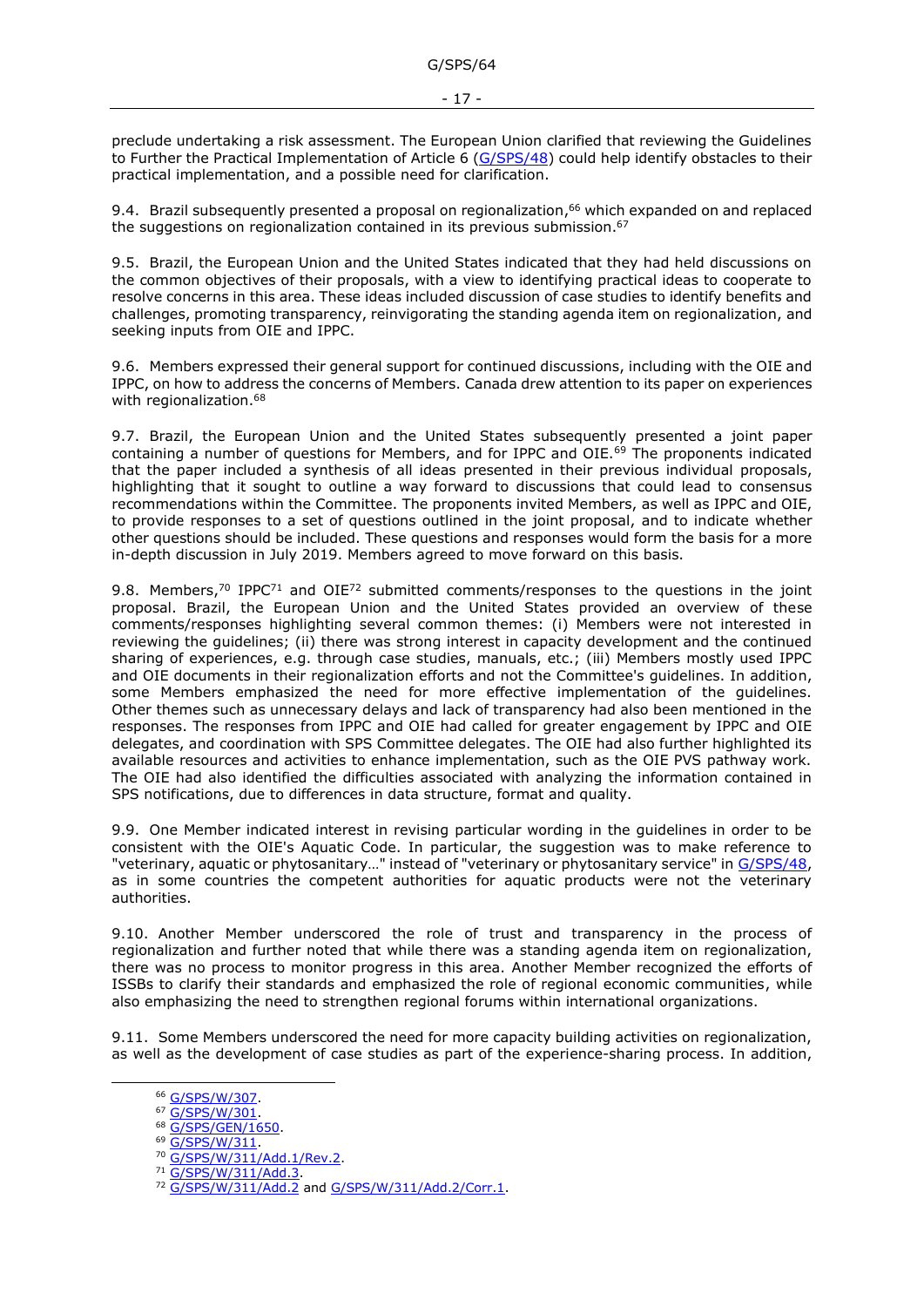one Member highlighted the need for continued information exchange on this topic and indicated that it could support a recommendation along the lines of encouraging Members to share their experiences in implementing regionalization. Another Member indicated that it planned to facilitate the use of the SPS Committee guidelines by translating them into its official language.

9.12. One Member highlighted the challenges faced in dealing with trading partners immediately after an outbreak, given the tendency for bans, and further observed that despite the IPPC and OIE guidance, there was a trend towards stricter measures, especially for exotic diseases. The OIE highlighted that a key message should be the need for improved coordination and communication flow between OIE delegates and SPS Committee delegates. The IPPC drew Members' attention to the existing standards related to pest-free areas and noted that the standard for fruit flies was also relevant. The IPPC invited Members to view the standards, case studies and other training materials available on the IPPC website, and highlighted the International Symposium on Pest Free Areas and Surveillance held in Japan in October 2019. The IPPC further encouraged delegates to consult with their national plant protection organizations (NPPOs) regarding requests from the SPS Committee.

9.13. In discussing the draft recommendations contained in [G/SPS/W/313/Rev.1,](https://docs.wto.org/dol2fe/Pages/FE_Search/FE_S_S006.aspx?DataSource=Cat&query=@Symbol=%22G/SPS/W/313/Rev.1%22%20OR%20@Symbol=%22G/SPS/W/313/Rev.1/*%22&Language=English&Context=ScriptedSearches&languageUIChanged=true) the European Union indicated that it did not find the suggested recommendations problematic but had a preference for a more ambitious result. The European Union, with Brazil and the United States, was planning to submit new language, for example to encourage the use of the Committee's Guidelines, avoid unnecessary requests to resubmit information, encourage sharing of experiences, cooperation with the ISSBs and improved monitoring. The United States appreciated the collaborative work on this topic, based on the discussions at the thematic sessions, and Brazil noted that thoroughly addressing the issue of regionalization was a way of showing respect for the work of the ISSBs.

9.14. One international observer organization also highlighted the need for more technical assistance in the area.

#### 9.15. *Recommendations:*

- *The Committee recognizes the importance of regionalization<sup>73</sup> to safe trade in agricultural products. The Committee encourages Members to respond to requests from other Members concerning regionalization in a timely manner and to avoid unnecessary requests for information.*
- *Members are encouraged to use actively and systematically the Guidelines to Further the Practical Implementation of Article 6 (G/SPS/48), including the section on Expedited Process (Section IV).*
- With a view to increasing transparency, Members are encouraged to share: their *experiences in developing and strengthening their frameworks for regionalization; and information on their procedures and processes related to regionalization, including on how another Member may request recognition of pest- or disease-free areas.*
- Under the Committee's agenda item for regionalization, Members are encouraged to share *experiences on: securing another Member's recognition of regional conditions with respect to specific plant pests or animal diseases; and recognizing regional conditions of another Member with respect to specific plant pests or animal diseases.*
- *Members appreciate the information shared by OIE and IPPC on their activities in support of regionalization. Members welcome additional information on case studies, the Performance of Veterinary Services (PVS) Pathways, and Observatory projects, and on other activities aimed at improving understanding and implementation of OIE and IPPC standards.*
- The Committee should further discuss issues related to Article 6, including the Committee *Guidelines, through future thematic sessions, informal meetings or working groups, as appropriate.*

 $73$  In the OIE context, regionalization is referred to as zoning and compartmentalization.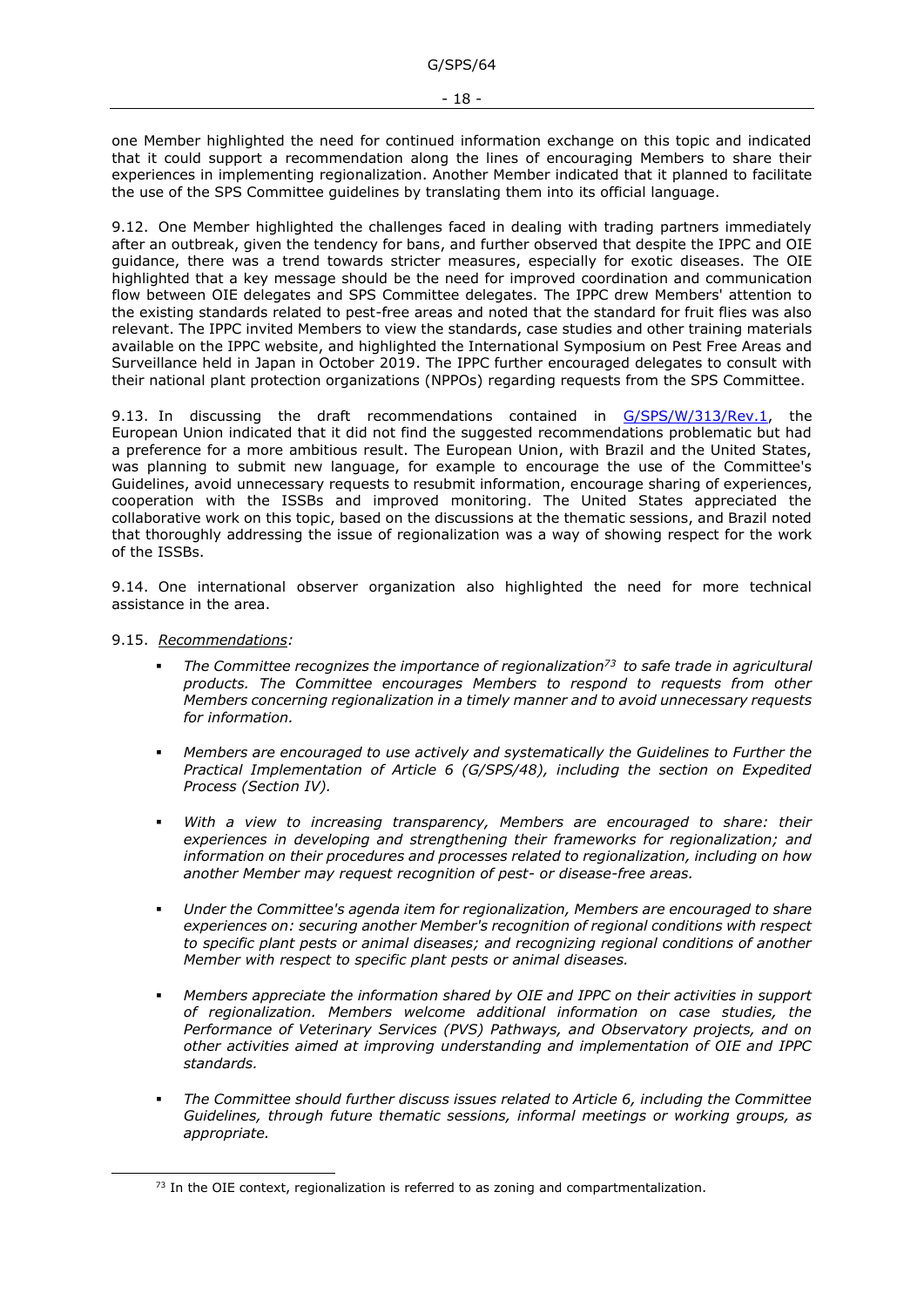#### <span id="page-18-0"></span>**10 ROLE OF CODEX, OIE AND IPPC WITH RESPECT TO SPECIFIC TRADE CONCERNS**

10.1. South Africa proposed inviting the three standard-setting bodies to intervene in the Committee when specific trade concerns (STCs) in their area were discussed.<sup>74</sup> Recalling a 2009 Workshop on the Relationship between the SPS Committee and the "Three Sisters" (i.e. Codex, OIE and IPPC, or ISSBs), South Africa noted that many STCs were related to international standards, and that the "Three Sisters" could play a useful role in discussions of these concerns.

10.2. The United States referred to its comments on the proposal<sup>75</sup> which invited Members to review the Committee's discussions in 2012 on the role of observers,<sup>76</sup> and further requested that the Secretariat provide some background information on the Committee's discussions. In response, the Secretariat provided information on past discussions of the role of observer organizations, highlighting a 2012 background document on the subject<sup>77</sup> and its annex which also contained the recommendations from the 2009 Workshop.

10.3. Several Members agreed that ISSBs could play a useful role in helping resolve concerns and also strengthen the factual basis of STCs discussed in the Committee. They referenced the useful information contained in the Catalogue of Instruments.<sup>78</sup> They emphasized that the role of ISSBs should be neutral. Members also expressed interest in refining the proposal through further discussion in order to avoid a situation where ISSBs would need to study all STCs on the agenda, trying to identify relevant standards. One Member also questioned the role that ISSBs could play in resolving trade concerns.

10.4. South Africa subsequently introduced an addendum to its proposal,<sup>79</sup> recalling that its original proposal built on the recommendations from the 2009 SPS Committee workshop. South Africa further proposed a more active role of the "Three Sisters" in addressing STCs, specifically in relation to implementing recommendation 8 of the 2009 workshop.<sup>80</sup> Specifically, South Africa proposed that the Secretariat write to the ISSBs requesting that they analyze the STCs and identify those which could have been addressed by the use of existing international standards. The relevant standardsetting body would then submit a report to the Secretariat. The Secretariat would share these reports with the Committee and organize a workshop wherein each of the ISSBs would share its analysis of the identified STC(s).

10.5. Some Members reiterated concerns about the potential burden on ISSBs if they needed to review the numerous STCs discussed in the Committee, given resource constraints; ISSBs having to take positions on STCs in relation to Members' measures and existing international standards, which could lead to discussions on the ALOP, which was outside the remit of the ISSBs; and the feasibility of having ISSBs analyze STCs without compromising their independent mandates. They queried the purpose of the ISSB's assessment of STCs, if there would be no obligation following the outcome of the assessment.

10.6. Other Members were of the view that there could be a role for ISSBs in providing insights to solve trade concerns, but also highlighted that ISSBs would need to find ways to prioritize their work, so that they could focus on the more persistent and long-standing STCs first. Members indicated their willingness to engage in further discussions on the proposal in order to address these concerns. South Africa further noted that no fundamental opposition to the proposal had been raised, but that there were practical concerns, and reiterated the suggestion put forward by another Member that ISSBs be given an opportunity to respond to the proposal, in order to facilitate the way forward.

<sup>74</sup> [G/SPS/W/304.](https://docs.wto.org/dol2fe/Pages/FE_Search/FE_S_S006.aspx?DataSource=Cat&query=@Symbol=%22G/SPS/W/304%22%20OR%20@Symbol=%22G/SPS/W/304/*%22&Language=English&Context=ScriptedSearches&languageUIChanged=true)

<sup>75</sup> [G/SPS/GEN/1655.](https://docs.wto.org/dol2fe/Pages/FE_Search/FE_S_S006.aspx?DataSource=Cat&query=@Symbol=%22G/SPS/GEN/1655%22%20OR%20@Symbol=%22G/SPS/GEN/1655/*%22&Language=English&Context=ScriptedSearches&languageUIChanged=true)

 $76$  The following documents were also referenced in the submitted comments: (i) the 2012 Secretariat's Note on *Observers in the SPS Committee - Their Role and Outstanding Requests* [\(G/SPS/GEN/1157\)](https://docs.wto.org/dol2fe/Pages/FE_Search/FE_S_S006.aspx?DataSource=Cat&query=@Symbol=G/SPS/GEN/1157*&Language=English&Context=ScriptedSearches&languageUIChanged=true); and (ii) the 2012 Proposal by Chile and the United States on *International Standard Setting Bodies Involvement in the WTO SPS Committee in Specific Trade Concerns (STCs)* [\(G/SPS/W/267\)](https://docs.wto.org/dol2fe/Pages/FE_Search/FE_S_S006.aspx?DataSource=Cat&query=@Symbol=G/SPS/W/267*&Language=English&Context=ScriptedSearches&languageUIChanged=true).

<sup>77</sup> [G/SPS/GEN/1157.](https://docs.wto.org/dol2fe/Pages/FE_Search/FE_S_S006.aspx?DataSource=Cat&query=@Symbol=%22G/SPS/GEN/1157%22%20OR%20@Symbol=%22G/SPS/GEN/1157/*%22&Language=English&Context=ScriptedSearches&languageUIChanged=true)

<sup>78</sup> [G/SPS/63.](https://docs.wto.org/dol2fe/Pages/FE_Search/FE_S_S006.aspx?DataSource=Cat&query=@Symbol=%22G/SPS/63%22%20OR%20@Symbol=%22G/SPS/63/*%22&Language=English&Context=ScriptedSearches&languageUIChanged=true)

<sup>79</sup> [G/SPS/W/304/Add.1.](https://docs.wto.org/dol2fe/Pages/FE_Search/FE_S_S006.aspx?DataSource=Cat&query=@Symbol=%22G/SPS/W/304/Add.1%22%20OR%20@Symbol=%22G/SPS/W/304/Add.1/*%22&Language=English&Context=ScriptedSearches&languageUIChanged=true)

<sup>80</sup> Recommendation 8 of the 2009 workshop: Requesting the "Three Sisters" to analyze the current specific trade concerns raised in the SPS Committee to see which of these could have been addressed by the use of the existing international standards (Report of the 2009 workshop, [G/SPS/R/57\)](https://docs.wto.org/dol2fe/Pages/FE_Search/FE_S_S006.aspx?MetaCollection=WTO&SymbolList=%22G%2fSPS%2fR%2f57%22+OR+%22G%2fSPS%2fR%2f57%2f*%22&Serial=&IssuingDateFrom=&IssuingDateTo=&CATTITLE=&ConcernedCountryList=&OtherCountryList=&SubjectList=&TypeList=&FullTextHash=371857150&ProductList=&BodyList=&OrganizationList=&ArticleList=&Contents=&CollectionList=&RestrictionTypeName=&PostingDateFrom=&PostingDateTo=&DerestrictionDateFrom=&DerestrictionDateTo=&ReferenceList=&Language=ENGLISH&SearchPage=FE_S_S001&ActiveTabIndex=0&HSClassificationList=&ServicesClassificationList=&EnvironmentClassificationList=&ICSClassificationList=&ICSClassificationDescList:EnvironmentClassificationDescList:ServicesClassificationDescList:HSClassificationDescList=&languageUIChanged=true).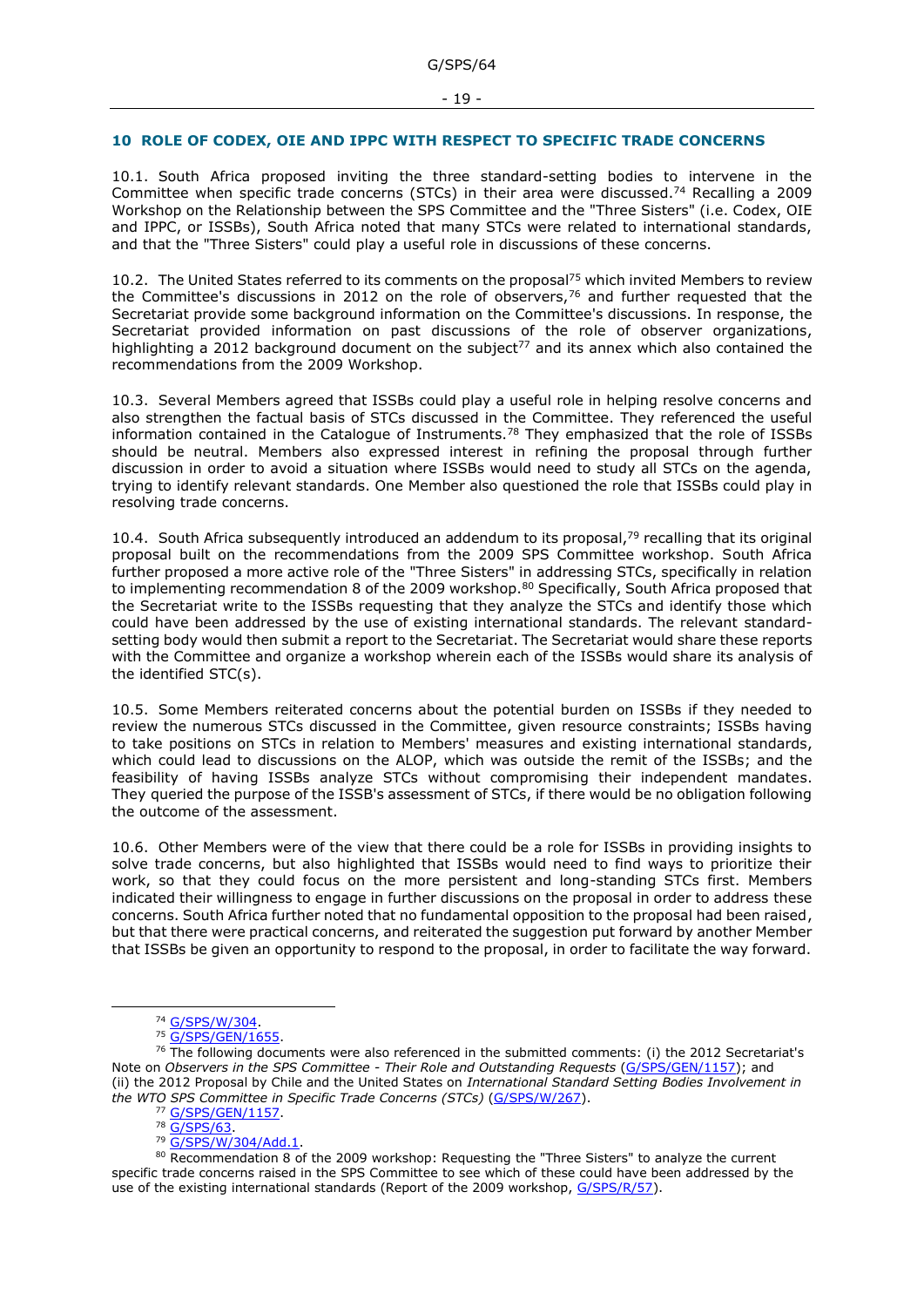10.7. Codex, OIE and IPPC provided a joint response $81$  highlighting the following points: (i) the necessity of ISSBs to remain neutral on STCs; (ii) upon request, the ISSBs could provide clarification/complementary information during SPS Committee meetings, as long as it did not involve interpretation of the provisions in the international standard; (iii) the analysis and reporting on STCs was outside of their respective mandates; and (iv) the considerable staff resources and technical expertise that would be needed to review STCs.

10.8. South Africa indicated its appreciation for the joint response and further recalled that its proposal drew upon recommendations from the October 2009 workshop. South Africa requested the ISSBs to only analyze the STCs as recommended in [G/SPS/R/57,](https://docs.wto.org/dol2fe/Pages/FE_Search/FE_S_S006.aspx?DataSource=Cat&query=@Symbol=%22G/SPS/R/57%22%20OR%20@Symbol=%22G/SPS/R/57/*%22&Language=English&Context=ScriptedSearches&languageUIChanged=true) within the limit of their resources.

10.9. The IPPC highlighted the ISSB's work on trade issues and underscored that it was important to examine how to implement standards which promote trade.

10.10. The OIE drew Members' attention to paragraph 3 of [G/SPS/W/314,](https://docs.wto.org/dol2fe/Pages/FE_Search/FE_S_S006.aspx?DataSource=Cat&query=@Symbol=%22G/SPS/W/314%22%20OR%20@Symbol=%22G/SPS/W/314/*%22&Language=English&Context=ScriptedSearches&languageUIChanged=true) noting that OIE could provide general information on a standard that was relevant to a particular STC. However, in most cases the issue was the lack of implementation of a standard and as such, the OIE queried the nature of specific inputs or analysis that ISSBs could provide in this regard. The OIE requested additional clarification on the nature of analysis by the ISSBs that was being requested and underscored the need for Members to provide the relevant information in order to facilitate this analysis. OIE further emphasized the resource constraints of ISSBs.

10.11. South Africa proposed to work with the Secretariat and the ISSBs to see how best to address this matter.

### 10.12. *Recommendations:*

- *Codex, OIE and IPPC are invited to provide factual information on their standards, guidelines and recommendations in the SPS Committee meetings.*
- The Committee encourages SPS Committee representatives to consult with their *government's Codex, OIE and IPPC experts for advice when a specific trade concern arises regarding a Codex, OIE or IPPC standard, guideline or recommendation.*
- *The Committee may continue to consider the role of Codex, OIE and IPPC with respect to specific trade concerns.*

### <span id="page-19-0"></span>**11 VOLUNTARY THIRD-PARTY ASSURANCE SCHEMES**

11.1. Belize submitted a proposal suggesting that the Committee commence work on the development of guidelines for the implementation of Article 13 of the SPS Agreement.<sup>82</sup> The submission also included a recommendation to initiate this work either through the formation of an ad hoc working group or by holding a workshop. The submission indicated several areas that could be explored if the Committee agreed to first hold a workshop to explore Members' experiences in recognizing third party assurance schemes, CCFICS work on guidance for competent authorities to assess third party assurance schemes, efforts to benchmark such certification programmes with international SPS standards, and importing and exporting countries' experiences.

11.2. The United States referred to its written comments, indicating that it could not support the development of quidelines.<sup>83</sup> Belize submitted a written statement addressing the comments, and further urged Members to support either a workshop or thematic session on third party assurance schemes in 2019. 84

81 [G/SPS/W/314.](https://docs.wto.org/dol2fe/Pages/FE_Search/FE_S_S006.aspx?DataSource=Cat&query=@Symbol=%22G/SPS/W/314%22%20OR%20@Symbol=%22G/SPS/W/314/*%22&Language=English&Context=ScriptedSearches&languageUIChanged=true)

83 [G/SPS/GEN/1655.](https://docs.wto.org/dol2fe/Pages/FE_Search/FE_S_S006.aspx?DataSource=Cat&query=@Symbol=%22G/SPS/GEN/1655%22%20OR%20@Symbol=%22G/SPS/GEN/1655/*%22&Language=English&Context=ScriptedSearches&languageUIChanged=true)

<sup>82</sup> [G/SPS/W/306.](https://docs.wto.org/dol2fe/Pages/FE_Search/FE_S_S006.aspx?DataSource=Cat&query=@Symbol=%22G/SPS/W/306%22%20OR%20@Symbol=%22G/SPS/W/306/*%22&Language=English&Context=ScriptedSearches&languageUIChanged=true)

<sup>84</sup> G/SPS/GEN/1661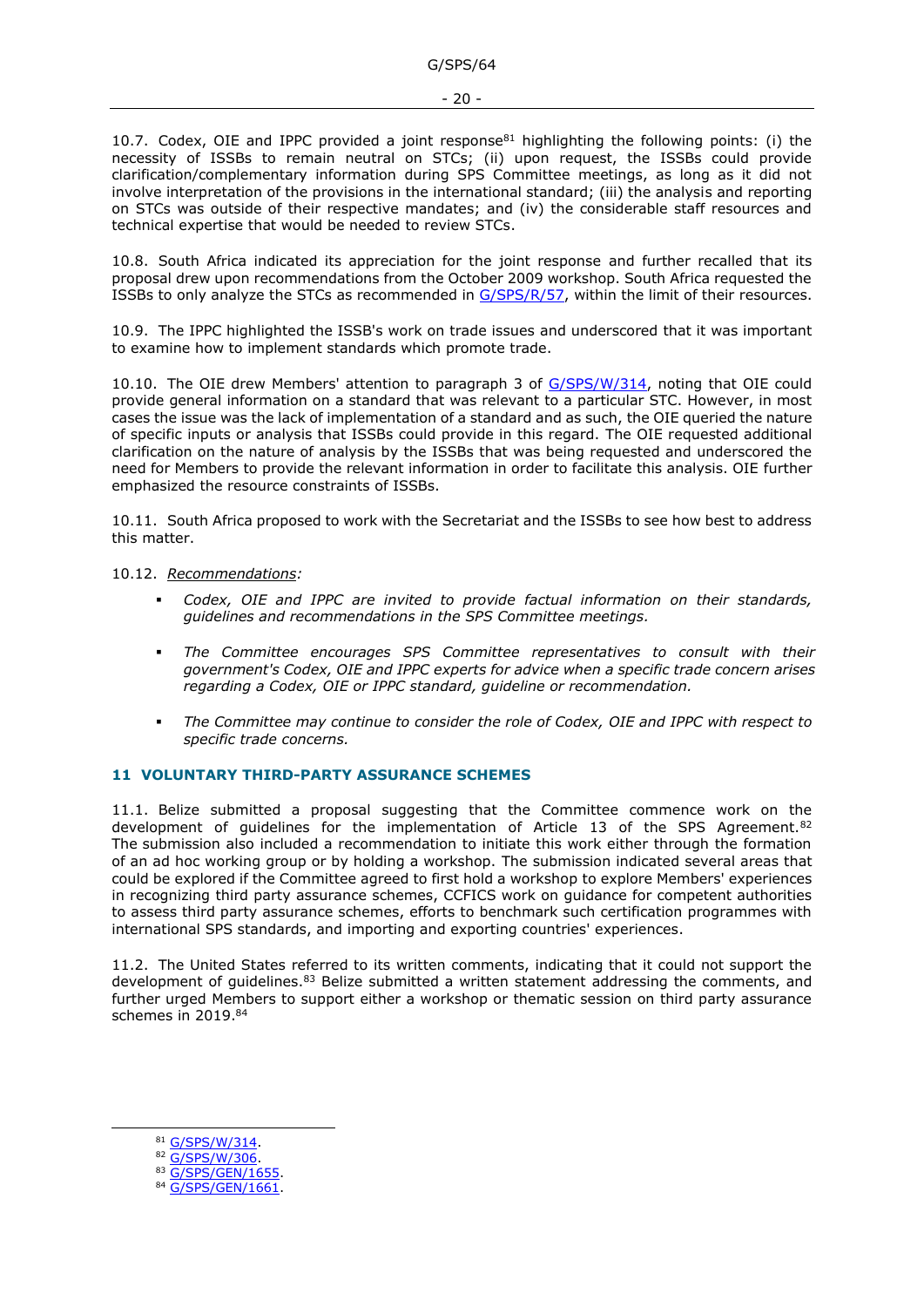11.3. Belize introduced its new proposal to hold a thematic session on voluntary third-party assurance programmes in March 2020,<sup>85,86</sup> in view of the ongoing work being undertaken by CCFICS on the use of voluntary third-party assurance to inform national food control system planning, and the current pilot STDF projects to be undertaken in Belize, Honduras, Mali, Senegal and Uganda. The submission outlines the four main areas that could be covered in a thematic session. The submission also includes specific language on the recommendation to hold a thematic session for the Report of the Fifth Review.

11.4. Some Members highlighted their concerns with the sensitive and divisive nature of the topic and underscored that the scope of the thematic session would have to be well-defined in order to create a space for constructive discussions, such as the focus on the work of CCFICS and STDF in this area. Belize further clarified, in response to a query from a Member, that the main purpose of its new proposal was to hold a thematic session aimed at sharing good practices that could be used in the pilot phase of an STDF project, as opposed to its earlier proposal which had focused on the development of guidelines for the implementation of Article 13.

11.5. Members discussed the potential timing of the thematic session. One Member suggested rescheduling the thematic session to November 2020 in order to allow for the finalization of CCFICS guidelines which were expected in July 2020. However, another Member noted that previous thematic sessions had been held on equivalence where systems approach had been discussed, even though the relevant Codex work had not been finalized. The lack of completion of CCFICS work would not preclude a thematic session. Belize further explained that the March 2020 date was meant to help inform the countries piloting the STDF project and to bridge information gaps. Belize also underscored that, in the standard-setting process, Members could only contribute to discussions where they had the relevant knowledge. In this regard, Belize highlighted the difference between standard-takers and standard-makers, and emphasized that holding the thematic session in March 2020 would provide an opportunity to empower more countries to actively participate in the standard-setting process.

11.6. The Committee agreed to hold the thematic session in March 2020, and Belize subsequently presented a draft programme for the thematic session, $87$  highlighting the overall objective and the structure of the proposed sessions.

11.7. In view of the ongoing work being undertaken by CCFICS on the use of voluntary third-party assurance to inform national food control system planning, and the current pilot projects that would be undertaken in Belize, Honduras, Mali, Senegal and Uganda, the Committee scheduled a thematic session on voluntary third-party assurance programmes for March 2020. This thematic session would cover voluntary third-party assurance as part of national SPS control systems, with the main objectives to: receive updates from the international standard-setting bodies on their work in the area; facilitate an exchange of information among Members on their use of voluntary third-party assurance as part of national SPS control systems; obtain the perspectives and experiences of the private sector; and learn about capacity-building initiatives in this area.<sup>88</sup>

11.8. Due to the COVID-19 pandemic, the March 2020 SPS Committee meeting was cancelled, and the Thematic Session on Voluntary Third-Party Assurance Programmes was postponed until further notice.<sup>89</sup>

### 11.9. *Recommendation:*

▪ *The Committee had agreed to hold a Thematic Session on Voluntary Third-Party Assurance in March 2020, which had to be postponed due to the COVID-19 pandemic. The Committee agrees to reschedule this Thematic Session as soon as the COVID-19 situation allows.*

**\_\_\_\_\_\_\_\_\_\_\_\_\_\_\_**

<sup>&</sup>lt;sup>85</sup> The original proposal referred to "a thematic session or workshop", however in the July 2019 SPS Committee meeting, Belize informed the Committee that the four areas indicated in its proposal would be best covered in a one-day thematic session, as opposed to a two-day workshop.

<sup>86</sup> [G/SPS/W/316.](https://docs.wto.org/dol2fe/Pages/FE_Search/FE_S_S006.aspx?DataSource=Cat&query=@Symbol=%22G/SPS/W/316%22%20OR%20@Symbol=%22G/SPS/W/316/*%22&Language=English&Context=ScriptedSearches&languageUIChanged=true)

<sup>&</sup>lt;sup>87</sup> [G/SPS/W/320](https://docs.wto.org/dol2fe/Pages/FE_Search/FE_S_S006.aspx?DataSource=Cat&query=@Symbol=%22G/SPS/W/320%22%20OR%20@Symbol=%22G/SPS/W/320/*%22&Language=English&Context=ScriptedSearches&languageUIChanged=true).

<sup>88</sup> [G/SPS/GEN/1754/Rev.1.](https://docs.wto.org/dol2fe/Pages/FE_Search/FE_S_S006.aspx?DataSource=Cat&query=@Symbol=%22G/SPS/GEN/1754/Rev.1%22%20OR%20@Symbol=%22G/SPS/GEN/1754/Rev.1/*%22&Language=English&Context=ScriptedSearches&languageUIChanged=true)

<sup>89</sup> [JOB/SPS/5/Rev.1/Corr.1](https://docs.wto.org/dol2fe/Pages/FE_Search/FE_S_S006.aspx?DataSource=Cat&query=@Symbol=%22JOB/SPS/5/Rev.1/Corr.1%22%20OR%20@Symbol=%22JOB/SPS/5/Rev.1/Corr.1/*%22&Language=English&Context=ScriptedSearches&languageUIChanged=true) and [G/SPS/GEN/1754/Rev.1/Corr.1.](https://docs.wto.org/dol2fe/Pages/FE_Search/FE_S_S006.aspx?DataSource=Cat&query=@Symbol=%22G/SPS/GEN/1754/Rev.1/Corr.1%22%20OR%20@Symbol=%22G/SPS/GEN/1754/Rev.1/Corr.1/*%22&Language=English&Context=ScriptedSearches&languageUIChanged=true)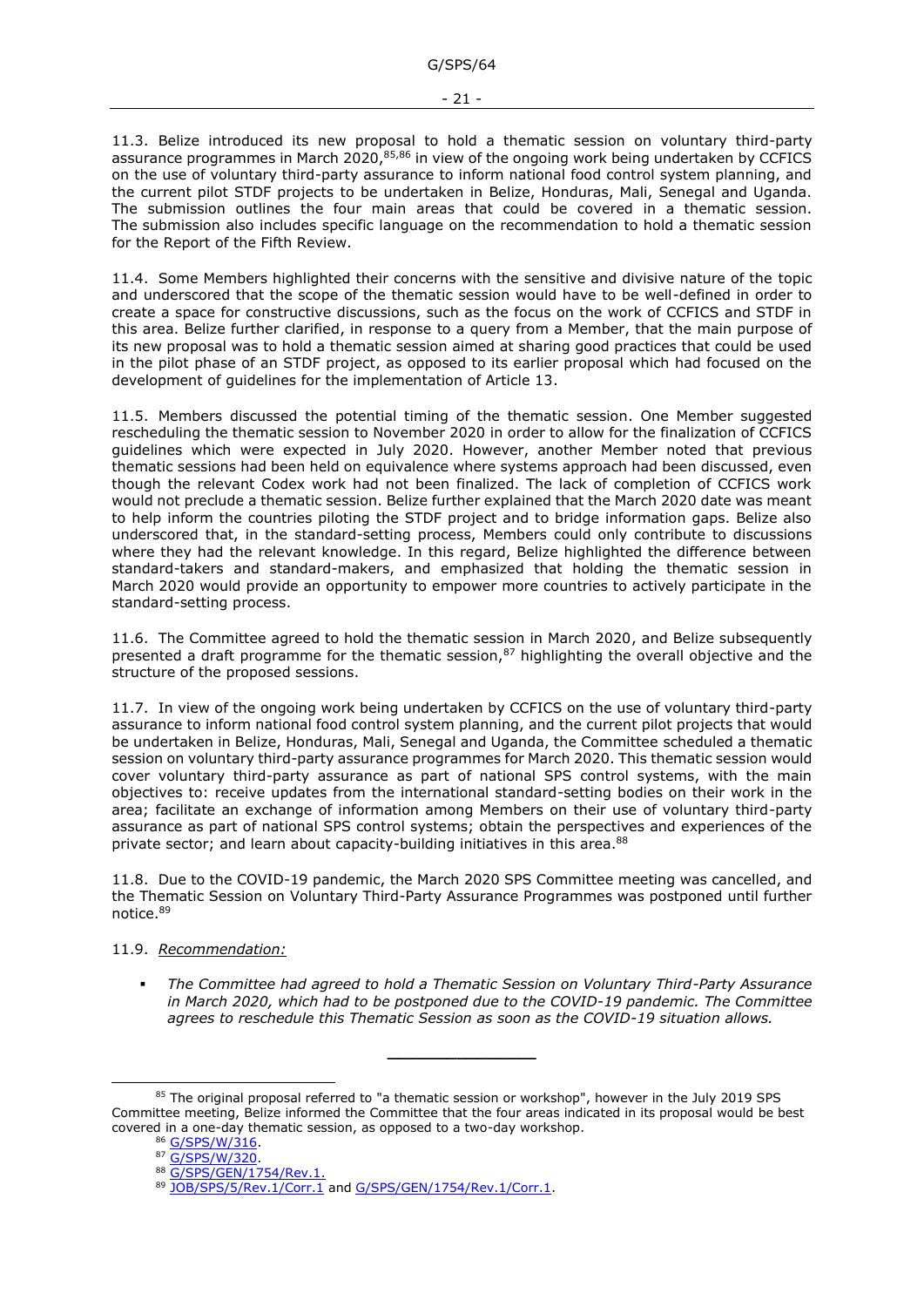<span id="page-21-0"></span>

|                                                                                                                                                                                                                             | <b>ALOP, Risk</b>                       |                          |                          | <b>National SPS</b>                      | <b>Notification</b>                |                                                    |                                             |                                                                                                                                                                                                                                                                                                              |
|-----------------------------------------------------------------------------------------------------------------------------------------------------------------------------------------------------------------------------|-----------------------------------------|--------------------------|--------------------------|------------------------------------------|------------------------------------|----------------------------------------------------|---------------------------------------------|--------------------------------------------------------------------------------------------------------------------------------------------------------------------------------------------------------------------------------------------------------------------------------------------------------------|
| <b>Members</b>                                                                                                                                                                                                              | <b>Assessment and</b><br><b>Science</b> | <b>Annex C</b>           | <b>Equivalence</b>       | <b>Coordination</b><br><b>Mechanisms</b> | Procedures/<br><b>Transparency</b> | <b>MRLs of Plant</b><br><b>Protection Products</b> | Regionalization                             | <b>Other Topics</b>                                                                                                                                                                                                                                                                                          |
| Argentina,<br>Australia, Brazil,<br>Canada, Chile,<br>Colombia, Costa<br>Rica, Dominican<br>Republic, Japan,<br>Kenya,<br>Madagascar,<br>New Zealand,<br>Panama, Paraguay,<br>Peru, Uganda,<br>United States and<br>Uruguay | $\blacksquare$                          | $\overline{\phantom{a}}$ | $\overline{\phantom{a}}$ |                                          |                                    | Joint submission<br>G/SPS/W/292/Rev.4              | $\blacksquare$                              |                                                                                                                                                                                                                                                                                                              |
| Australia                                                                                                                                                                                                                   |                                         |                          | G/SPS/W/299              |                                          |                                    | Joint submission<br>G/SPS/W/292/Rev.4              |                                             |                                                                                                                                                                                                                                                                                                              |
| Belize                                                                                                                                                                                                                      |                                         |                          |                          |                                          |                                    |                                                    |                                             | Development of<br>guidelines for<br>implementation of<br>Article 13<br>G/SPS/W/306;<br>thematic session on<br>voluntary third-party<br>assurance<br>programmes<br>G/SPS/W/316; and<br>draft programme for<br>Thematic Session on<br><b>Voluntary Third-Party</b><br>Assurance<br>Programmes<br>(G/SPS/W/320) |
| Benin, Burkina<br>Faso, Burundi, The<br>Gambia, Ghana,<br>Kenya,<br>Madagascar,<br>Morocco, Nigeria,<br>United States and<br>Zambia                                                                                         |                                         |                          |                          | Joint<br>submission<br>G/SPS/W/297       |                                    |                                                    |                                             |                                                                                                                                                                                                                                                                                                              |
| Brazil                                                                                                                                                                                                                      | G/SPS/W/301,<br>G/SPS/W/308             |                          | G/SPS/W/301              |                                          | G/SPS/W/300,<br>G/SPS/W/312        | Joint submission<br>G/SPS/W/292/Rev.4              | G/SPS/W/301,<br>G/SPS/W/307,<br>G/SPS/W/311 | Joint submission on<br>Fall armyworm<br>G/SPS/W/305,<br>G/SPS/W/309,<br>G/SPS/W/309/Corr.1,                                                                                                                                                                                                                  |

# **ANNEX I: LIST OF TOPICS AND PROPOSALS**

- 22 -